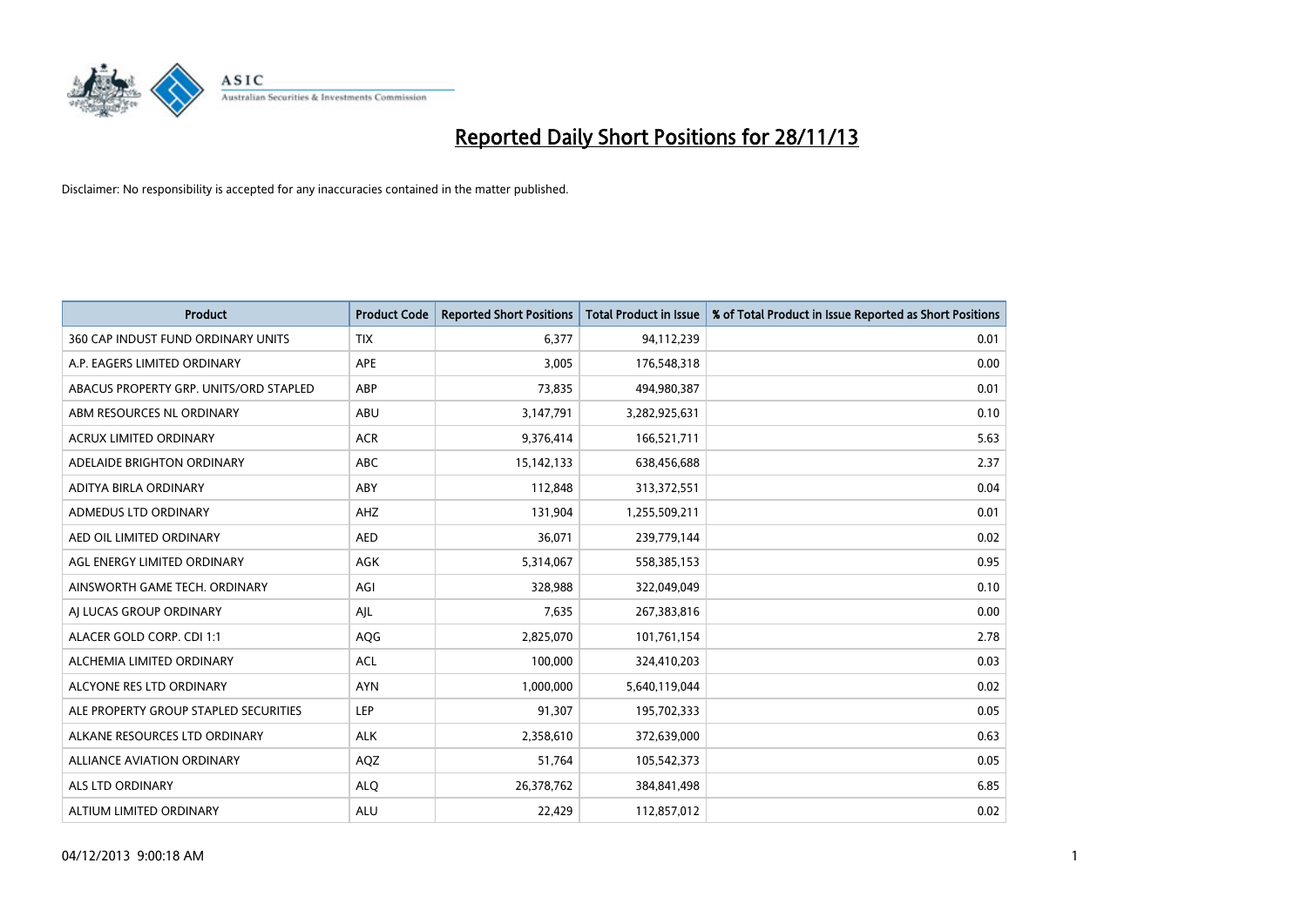

| <b>Product</b>                          | <b>Product Code</b> | <b>Reported Short Positions</b> | <b>Total Product in Issue</b> | % of Total Product in Issue Reported as Short Positions |
|-----------------------------------------|---------------------|---------------------------------|-------------------------------|---------------------------------------------------------|
| ALTONA MINING LTD ORDINARY              | <b>AOH</b>          | 481,533                         | 532,234,704                   | 0.09                                                    |
| ALUMINA LIMITED ORDINARY                | <b>AWC</b>          | 174,525,555                     | 2,806,225,615                 | 6.22                                                    |
| AMALGAMATED HOLDINGS ORDINARY           | <b>AHD</b>          | 19,589                          | 157,809,687                   | 0.01                                                    |
| AMCOM TELECOMM, ORDINARY                | <b>AMM</b>          | 778,202                         | 244,557,101                   | 0.32                                                    |
| AMCOR LIMITED ORDINARY                  | AMC                 | 3,646,432                       | 1,206,684,923                 | 0.30                                                    |
| AMP LIMITED ORDINARY                    | AMP                 | 28,176,930                      | 2,957,737,964                 | 0.95                                                    |
| AMPELLA MINING ORDINARY                 | AMX                 | 340,644                         | 248,000,493                   | 0.14                                                    |
| ANSELL LIMITED ORDINARY                 | <b>ANN</b>          | 7,667,663                       | 130,648,660                   | 5.87                                                    |
| ANTARES ENERGY LTD ORDINARY             | <b>AZZ</b>          | 185,362                         | 255,000,000                   | 0.07                                                    |
| ANZ BANKING GRP LTD ORDINARY            | ANZ                 | 4,313,265                       | 2,743,688,862                 | 0.16                                                    |
| APA GROUP STAPLED SECURITIES            | APA                 | 13,355,276                      | 835,750,807                   | 1.60                                                    |
| APN NEWS & MEDIA ORDINARY               | <b>APN</b>          | 15,701,264                      | 661,526,586                   | 2.37                                                    |
| AQUARIUS PLATINUM. ORDINARY             | <b>AOP</b>          | 6,872,249                       | 486,851,336                   | 1.41                                                    |
| AQUILA RESOURCES ORDINARY               | <b>AQA</b>          | 13,745,397                      | 411,804,442                   | 3.34                                                    |
| ARAFURA RESOURCE LTD ORDINARY           | ARU                 | 46,367                          | 441,270,644                   | 0.01                                                    |
| ARB CORPORATION ORDINARY                | ARP                 | 1,510,646                       | 72,481,302                    | 2.08                                                    |
| ARDENT LEISURE GROUP STAPLED SECURITIES | AAD                 | 2,122,442                       | 405,055,708                   | 0.52                                                    |
| ARENA REIT ORDINARY UNITS               | ARF                 | 5,161                           | 206,342,963                   | 0.00                                                    |
| ARISTOCRAT LEISURE ORDINARY             | <b>ALL</b>          | 9,217,196                       | 551,418,047                   | 1.67                                                    |
| ARRIUM LTD ORDINARY                     | ARI                 | 21,767,525                      | 1,361,469,008                 | 1.60                                                    |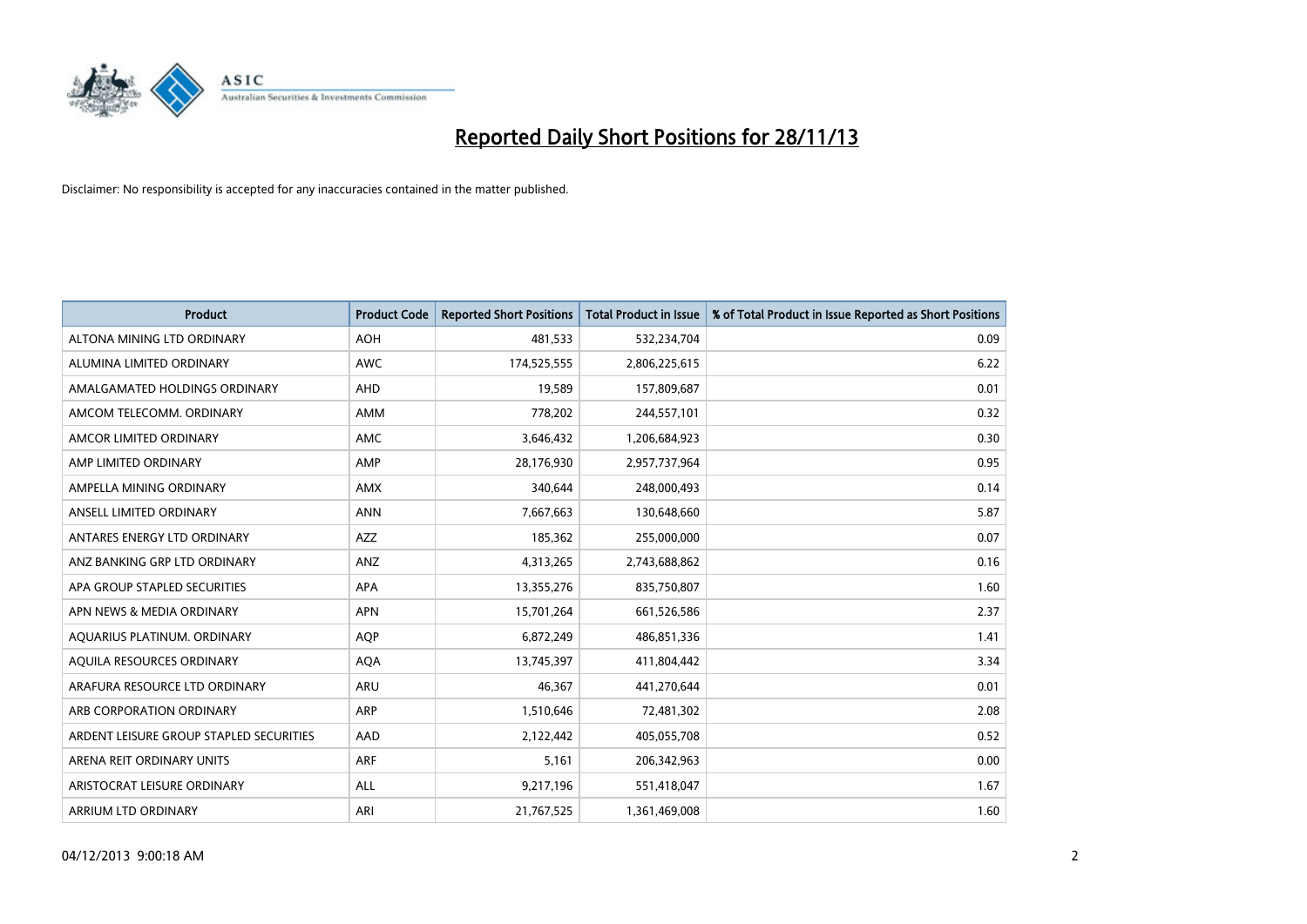

| <b>Product</b>                            | <b>Product Code</b> | <b>Reported Short Positions</b> | <b>Total Product in Issue</b> | % of Total Product in Issue Reported as Short Positions |
|-------------------------------------------|---------------------|---------------------------------|-------------------------------|---------------------------------------------------------|
| ASCIANO LIMITED ORDINARY                  | <b>AIO</b>          | 8,477,584                       | 975,385,664                   | 0.87                                                    |
| ASG GROUP LIMITED ORDINARY                | ASZ                 | 1,360,704                       | 206,720,839                   | 0.66                                                    |
| ASPEN GROUP ORD/UNITS STAPLED             | APZ                 | 15,659                          | 119,946,366                   | 0.01                                                    |
| ASTRO JAP PROP GROUP STAPLED US PROHIBIT. | AJA                 | 29,740                          | 67,211,752                    | 0.04                                                    |
| ASX LIMITED ORDINARY                      | ASX                 | 3,107,282                       | 193,595,162                   | 1.61                                                    |
| ATLANTIC LIMITED ORDINARY                 | ATI                 | 50,000                          | 154,757,339                   | 0.03                                                    |
| ATLAS IRON LIMITED ORDINARY               | <b>AGO</b>          | 69,352,504                      | 915,496,158                   | 7.58                                                    |
| AUCKLAND INTERNATION ORDINARY             | AIA                 | 4,024                           | 1,322,564,489                 | 0.00                                                    |
| AURIZON HOLDINGS LTD ORDINARY             | AZJ                 | 13,129,795                      | 2,137,284,503                 | 0.61                                                    |
| <b>AURORA OIL &amp; GAS ORDINARY</b>      | <b>AUT</b>          | 7,867,688                       | 448,785,778                   | 1.75                                                    |
| AUSDRILL LIMITED ORDINARY                 | <b>ASL</b>          | 23,563,553                      | 312,277,224                   | 7.55                                                    |
| AUSENCO LIMITED ORDINARY                  | AAX                 | 1,464,884                       | 123,527,574                   | 1.19                                                    |
| <b>AUSTAL LIMITED ORDINARY</b>            | ASB                 | 495,992                         | 346,007,639                   | 0.14                                                    |
| AUSTIN ENGINEERING ORDINARY               | ANG                 | 418,561                         | 73,164,403                    | 0.57                                                    |
| AUSTRALAND PROPERTY STAPLED SECURITY      | <b>ALZ</b>          | 2,992,499                       | 578,324,670                   | 0.52                                                    |
| AUSTRALIAN AGRICULT. ORDINARY             | AAC                 | 4,227,226                       | 532,294,404                   | 0.79                                                    |
| AUSTRALIAN EDUCATION UNITS                | <b>AEU</b>          | 9,541                           | 194,690,418                   | 0.00                                                    |
| AUSTRALIAN INFR LTD ORDINARY              | <b>AIX</b>          | 3,620,884                       | 620,733,944                   | 0.58                                                    |
| AUSTRALIAN PHARM, ORDINARY                | API                 | 5,274,862                       | 488,115,883                   | 1.08                                                    |
| AUTOMOTIVE HOLDINGS ORDINARY              | AHE                 | 322,029                         | 260,579,682                   | 0.12                                                    |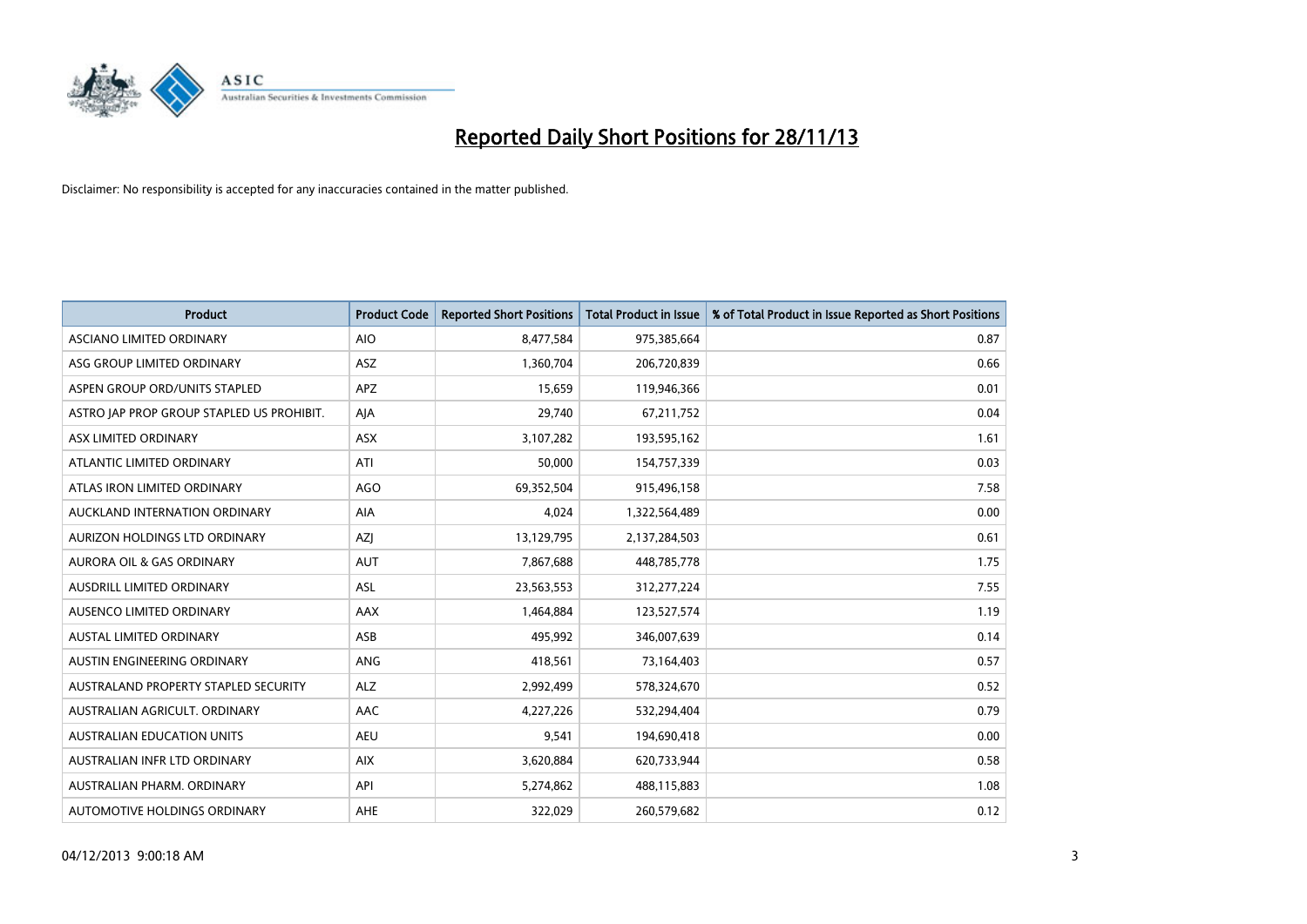

| <b>Product</b>                         | <b>Product Code</b> | <b>Reported Short Positions</b> | <b>Total Product in Issue</b> | % of Total Product in Issue Reported as Short Positions |
|----------------------------------------|---------------------|---------------------------------|-------------------------------|---------------------------------------------------------|
| AVIENNINGS LIMITED ORDINARY            | <b>AVJ</b>          | 69,999                          | 384,423,851                   | 0.02                                                    |
| AWE LIMITED ORDINARY                   | AWE                 | 864,415                         | 522,116,985                   | 0.17                                                    |
| <b>BANDANNA ENERGY ORDINARY</b>        | <b>BND</b>          | 19,127,465                      | 528,481,199                   | 3.62                                                    |
| BANK OF QUEENSLAND. ORDINARY           | <b>BOO</b>          | 8,101,061                       | 319,809,993                   | 2.53                                                    |
| <b>BASE RES LIMITED ORDINARY</b>       | <b>BSE</b>          | 6,658,955                       | 561,840,029                   | 1.19                                                    |
| BATHURST RES NZ LTD ORDINARY           | <b>BRL</b>          | 19,768,323                      | 821,457,725                   | 2.41                                                    |
| <b>BC IRON LIMITED ORDINARY</b>        | <b>BCI</b>          | 8,891                           | 123,878,630                   | 0.01                                                    |
| BEACH ENERGY LIMITED ORDINARY          | <b>BPT</b>          | 19,455,811                      | 1,277,958,962                 | 1.52                                                    |
| BEADELL RESOURCE LTD ORDINARY          | <b>BDR</b>          | 34,287,890                      | 790,727,280                   | 4.34                                                    |
| <b>BEGA CHEESE LTD ORDINARY</b>        | <b>BGA</b>          | 410,075                         | 151,866,050                   | 0.27                                                    |
| BENDIGO AND ADELAIDE ORDINARY          | <b>BEN</b>          | 12,151,483                      | 409,961,672                   | 2.96                                                    |
| BENTHAM IMF LTD ORDINARY               | <b>IMF</b>          | 5,930,221                       | 154,895,968                   | 3.83                                                    |
| BERKELEY RESOURCES ORDINARY            | <b>BKY</b>          | 89,341                          | 179,393,323                   | 0.05                                                    |
| BETASHARES ASX RES ETF UNITS           | <b>ORE</b>          | 809,000                         | 3,020,814                     | 26.78                                                   |
| <b>BHP BILLITON LIMITED ORDINARY</b>   | <b>BHP</b>          | 6,431,703                       | 3,211,691,105                 | 0.20                                                    |
| <b>BILLABONG ORDINARY</b>              | <b>BBG</b>          | 14,108,211                      | 478,944,292                   | 2.95                                                    |
| <b>BIONOMICS LIMITED ORDINARY</b>      | <b>BNO</b>          | 199,969                         | 412,155,924                   | 0.05                                                    |
| BIRIMIAN GOLD LTD ORDINARY             | <b>BGS</b>          | 9,099                           | 724,981,654                   | 0.00                                                    |
| <b>BLACKMORES LIMITED ORDINARY</b>     | <b>BKL</b>          | 18,260                          | 17,046,024                    | 0.11                                                    |
| BLACKTHORN RESOURCES ORD US PROHIBITED | <b>BTR</b>          | 872,709                         | 164,285,950                   | 0.53                                                    |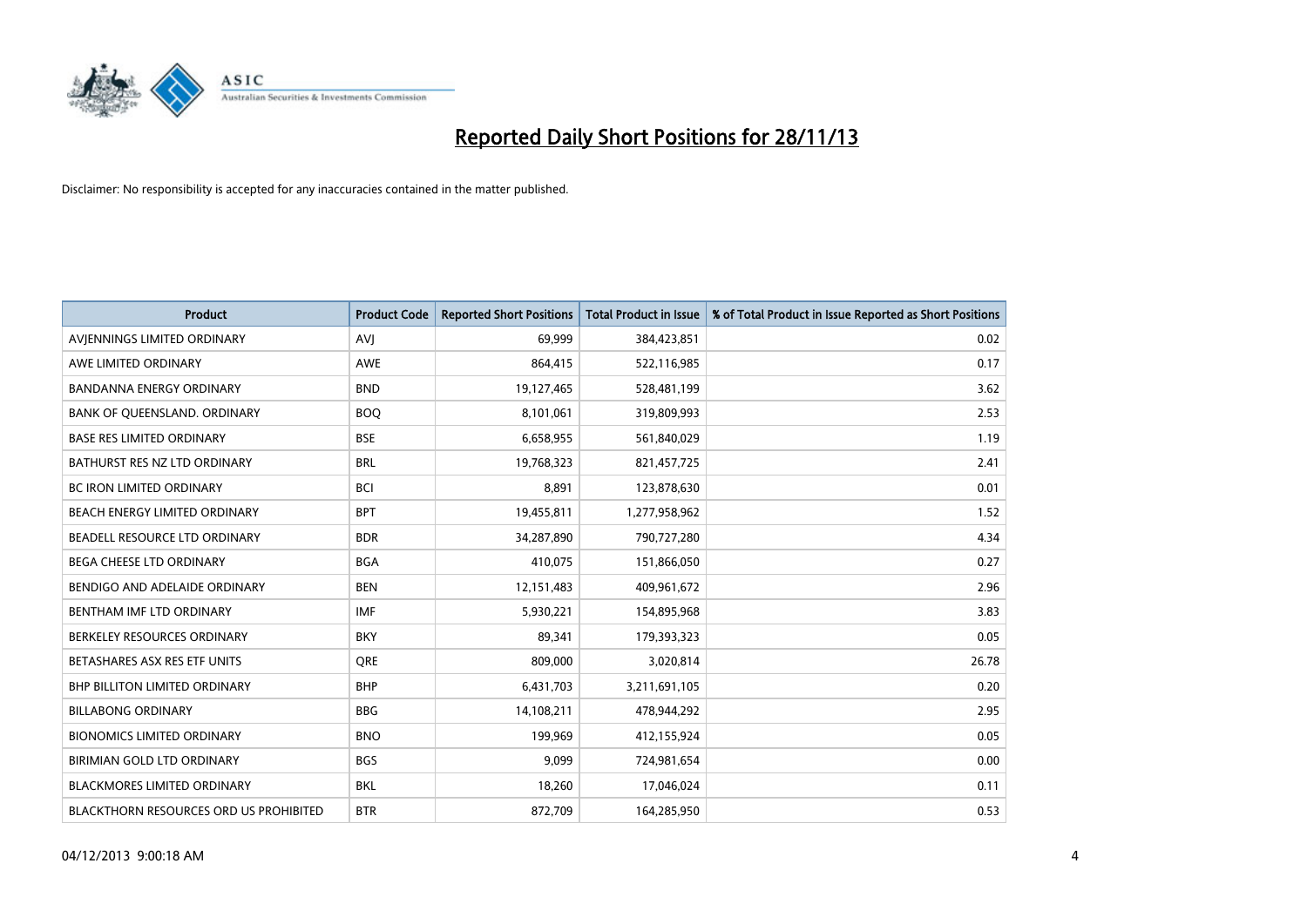

| <b>Product</b>                       | <b>Product Code</b> | <b>Reported Short Positions</b> | <b>Total Product in Issue</b> | % of Total Product in Issue Reported as Short Positions |
|--------------------------------------|---------------------|---------------------------------|-------------------------------|---------------------------------------------------------|
| <b>BLUESCOPE STEEL LTD ORDINARY</b>  | <b>BSL</b>          | 7,304,637                       | 558,733,728                   | 1.31                                                    |
| <b>BOART LONGYEAR ORDINARY</b>       | BLY                 | 39,320,221                      | 461, 163, 412                 | 8.53                                                    |
| <b>BOOM LOGISTICS ORDINARY</b>       | <b>BOL</b>          | 99,999                          | 474,868,764                   | 0.02                                                    |
| BORAL LIMITED. ORDINARY              | <b>BLD</b>          | 46,393,621                      | 778,739,826                   | 5.96                                                    |
| <b>BRADKEN LIMITED ORDINARY</b>      | <b>BKN</b>          | 20,691,327                      | 169,240,662                   | 12.23                                                   |
| <b>BRAMBLES LIMITED ORDINARY</b>     | <b>BXB</b>          | 2,186,972                       | 1,559,979,232                 | 0.14                                                    |
| BREVILLE GROUP LTD ORDINARY          | <b>BRG</b>          | 2,587,219                       | 130,095,322                   | 1.99                                                    |
| BRICKWORKS LIMITED ORDINARY          | <b>BKW</b>          | 120,335                         | 148,038,996                   | 0.08                                                    |
| <b>BUCCANEER ENERGY LTD ORDINARY</b> | <b>BCC</b>          | 1,500,000                       | 2,398,671,956                 | 0.06                                                    |
| <b>BURU ENERGY ORDINARY</b>          | <b>BRU</b>          | 13,586,758                      | 298,365,707                   | 4.55                                                    |
| <b>BWP TRUST ORDINARY UNITS</b>      | <b>BWP</b>          | 2,567,932                       | 627,165,919                   | 0.41                                                    |
| CABCHARGE AUSTRALIA ORDINARY         | CAB                 | 16,125,920                      | 120,430,683                   | 13.39                                                   |
| CALTEX AUSTRALIA ORDINARY            | <b>CTX</b>          | 1,698,803                       | 270,000,000                   | 0.63                                                    |
| CAPE LAMBERT RES LTD ORDINARY        | <b>CFE</b>          | 19,764                          | 675,809,769                   | 0.00                                                    |
| <b>CAPITOL HEALTH ORDINARY</b>       | CAJ                 | 927                             | 430,799,793                   | 0.00                                                    |
| CARABELLA RES LTD ORDINARY           | <b>CLR</b>          | 100,000                         | 158,236,547                   | 0.06                                                    |
| <b>CARBON ENERGY ORDINARY</b>        | <b>CNX</b>          | 6,799                           | 1,150,931,288                 | 0.00                                                    |
| CARDNO LIMITED ORDINARY              | CDD                 | 6,631,682                       | 145,507,042                   | 4.56                                                    |
| <b>CARINDALE PROPERTY UNIT</b>       | <b>CDP</b>          | 1,056                           | 70,000,000                    | 0.00                                                    |
| CARNARVON PETROLEUM ORDINARY         | <b>CVN</b>          | 734                             | 937,796,875                   | 0.00                                                    |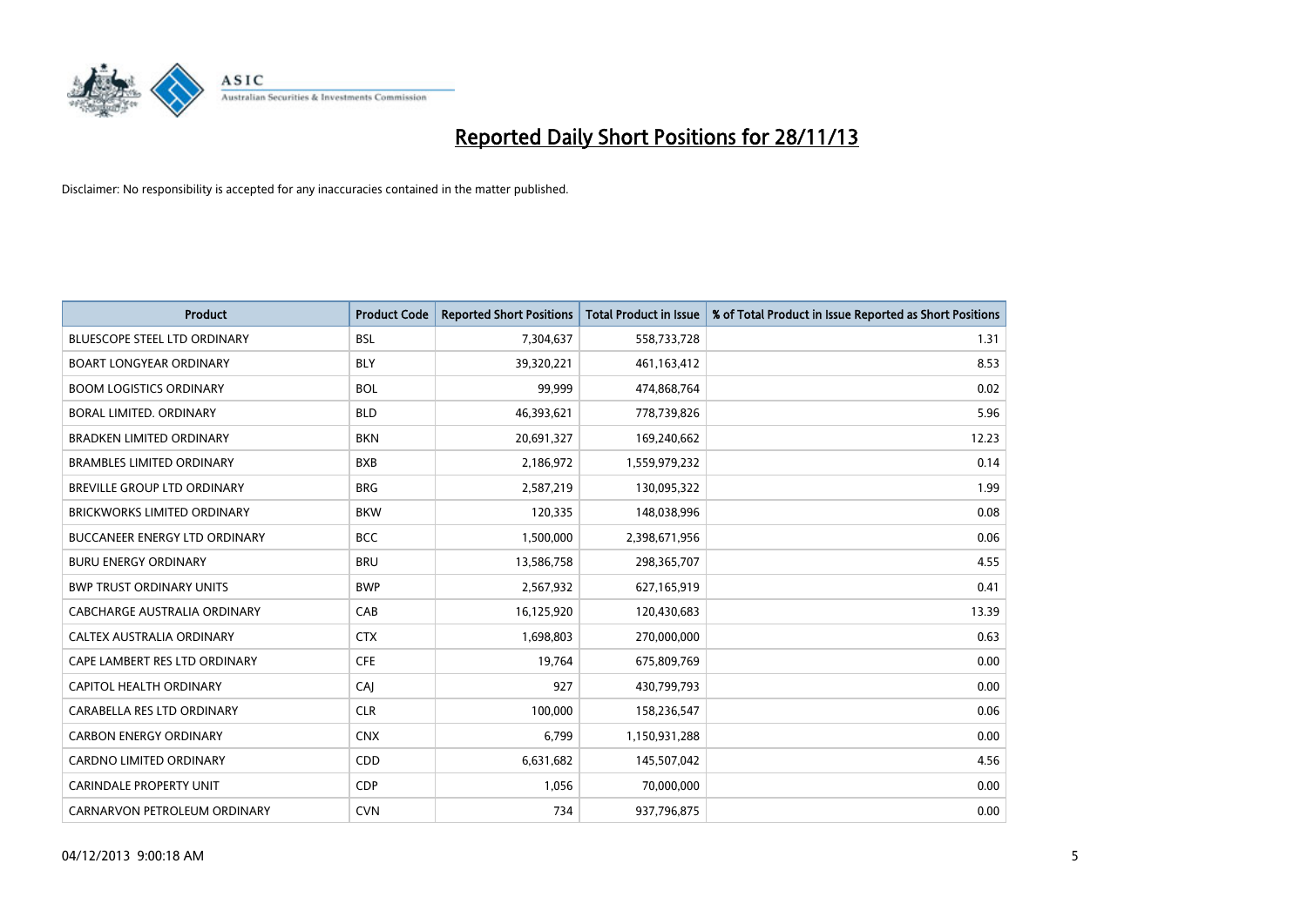

| <b>Product</b>                          | <b>Product Code</b> | <b>Reported Short Positions</b> | <b>Total Product in Issue</b> | % of Total Product in Issue Reported as Short Positions |
|-----------------------------------------|---------------------|---------------------------------|-------------------------------|---------------------------------------------------------|
| CARSALES.COM LTD ORDINARY               | <b>CRZ</b>          | 3,554,596                       | 237,763,965                   | 1.50                                                    |
| CASH CONVERTERS ORDINARY                | CCV                 | 6,595,555                       | 426,302,767                   | 1.55                                                    |
| CEDAR WOODS PROP. ORDINARY              | <b>CWP</b>          | 1,678                           | 73,732,683                    | 0.00                                                    |
| CENTRAL PETROLEUM ORDINARY              | <b>CTP</b>          | 445,941                         | 309,218,273                   | 0.14                                                    |
| <b>CERAMIC FUEL CELLS ORDINARY</b>      | <b>CFU</b>          | 991,102                         | 1,601,287,414                 | 0.06                                                    |
| CFS RETAIL TRUST GRP STAPLED SECURITIES | <b>CFX</b>          | 73,194,813                      | 2,858,286,690                 | 2.56                                                    |
| CHALLENGER DIV.PRO. STAPLED UNITS       | <b>CDI</b>          | 56,634                          | 214,101,013                   | 0.03                                                    |
| <b>CHALLENGER LIMITED ORDINARY</b>      | <b>CGF</b>          | 895,055                         | 530,862,585                   | 0.17                                                    |
| CHARTER HALL GROUP STAPLED US PROHIBIT. | <b>CHC</b>          | 289,428                         | 309,118,171                   | 0.09                                                    |
| <b>CHARTER HALL RETAIL UNITS</b>        | <b>COR</b>          | 10,357,522                      | 362,896,512                   | 2.85                                                    |
| <b>CHORUS LIMITED ORDINARY</b>          | <b>CNU</b>          | 51,716                          | 396,369,767                   | 0.01                                                    |
| CITIGOLD CORP LTD ORDINARY              | <b>CTO</b>          | 153,427                         | 1,352,907,765                 | 0.01                                                    |
| <b>CLOUGH LIMITED ORDINARY</b>          | <b>CLO</b>          | 38,380                          | 777,630,554                   | 0.00                                                    |
| COAL OF AFRICA LTD ORDINARY             | <b>CZA</b>          | 426                             | 1,048,368,613                 | 0.00                                                    |
| <b>COALSPUR MINES LTD ORDINARY</b>      | <b>CPL</b>          | 7,636,369                       | 641,394,435                   | 1.19                                                    |
| COCA-COLA AMATIL ORDINARY               | <b>CCL</b>          | 17,032,961                      | 763,590,249                   | 2.23                                                    |
| COCHLEAR LIMITED ORDINARY               | <b>COH</b>          | 8,639,004                       | 57,062,020                    | 15.14                                                   |
| <b>COCKATOO COAL ORDINARY</b>           | COK                 | 15,298,154                      | 886,294,158                   | 1.73                                                    |
| <b>CODAN LIMITED ORDINARY</b>           | <b>CDA</b>          | 727,539                         | 176,969,924                   | 0.41                                                    |
| COFFEY INTERNATIONAL ORDINARY           | <b>COF</b>          | 18,921                          | 255,833,165                   | 0.01                                                    |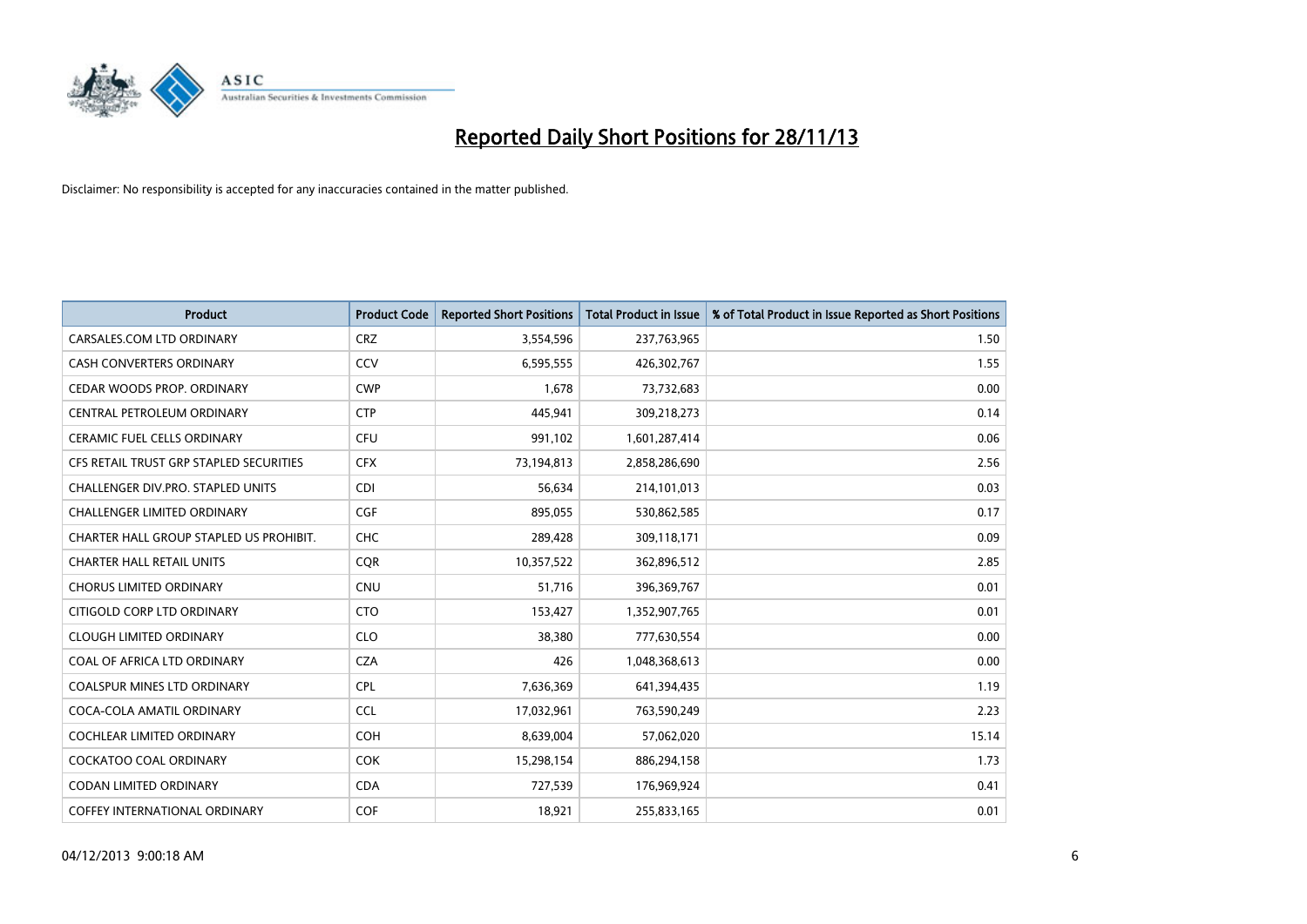

| <b>Product</b>                          | <b>Product Code</b> | <b>Reported Short Positions</b> | <b>Total Product in Issue</b> | % of Total Product in Issue Reported as Short Positions |
|-----------------------------------------|---------------------|---------------------------------|-------------------------------|---------------------------------------------------------|
| <b>COKAL LTD ORDINARY</b>               | <b>CKA</b>          | 103,470                         | 471,103,926                   | 0.02                                                    |
| <b>COLLECTION HOUSE ORDINARY</b>        | <b>CLH</b>          | 1,006,064                       | 128,969,148                   | 0.78                                                    |
| <b>COLLINS FOODS LTD ORDINARY</b>       | <b>CKF</b>          | 1,968                           | 93,000,003                    | 0.00                                                    |
| COMMONWEALTH BANK, ORDINARY             | <b>CBA</b>          | 4,802,289                       | 1,611,928,836                 | 0.30                                                    |
| <b>COMMONWEALTH PROP ORDINARY UNITS</b> | <b>CPA</b>          | 15,375,968                      | 2,347,003,413                 | 0.66                                                    |
| <b>COMPASS RESOURCES ORDINARY</b>       | <b>CMR</b>          | 7,472                           | 1,403,744,100                 | 0.00                                                    |
| <b>COMPUTERSHARE LTD ORDINARY</b>       | <b>CPU</b>          | 11,317,912                      | 556,203,079                   | 2.03                                                    |
| <b>COOPER ENERGY LTD ORDINARY</b>       | <b>COE</b>          | 464,545                         | 329,235,509                   | 0.14                                                    |
| CORP TRAVEL LIMITED ORDINARY            | <b>CTD</b>          | 359,917                         | 78,246,245                    | 0.46                                                    |
| CORP TRAVEL LIMITED RIGHTS 09-JAN-14    | <b>CTDR</b>         | 3,311                           | 11,592,036                    | 0.03                                                    |
| <b>CREDIT CORP GROUP ORDINARY</b>       | <b>CCP</b>          | 20,362                          | 46,131,882                    | 0.04                                                    |
| <b>CROMWELL PROP STAPLED SECURITIES</b> | <b>CMW</b>          | 14,203,137                      | 1,721,483,143                 | 0.83                                                    |
| <b>CROWE HORWATH AUS ORDINARY</b>       | <b>CRH</b>          | 743,410                         | 273,005,429                   | 0.27                                                    |
| <b>CROWN RESORTS LTD ORDINARY</b>       | <b>CWN</b>          | 1,104,214                       | 728,394,185                   | 0.15                                                    |
| <b>CSG LIMITED ORDINARY</b>             | CSV                 | 53,995                          | 278,973,075                   | 0.02                                                    |
| <b>CSL LIMITED ORDINARY</b>             | <b>CSL</b>          | 642,896                         | 486,860,673                   | 0.13                                                    |
| <b>CSR LIMITED ORDINARY</b>             | <b>CSR</b>          | 29,453,009                      | 506,000,315                   | 5.82                                                    |
| <b>CUDECO LIMITED ORDINARY</b>          | <b>CDU</b>          | 8,909,188                       | 205,017,174                   | 4.35                                                    |
| <b>CUDECO LIMITED RIGHTS 04-DEC-13</b>  | <b>CDUR</b>         | 877,793                         | 34,169,529                    | 2.57                                                    |
| DART ENERGY LTD ORDINARY                | <b>DTE</b>          | 6,194,019                       | 1,108,251,519                 | 0.56                                                    |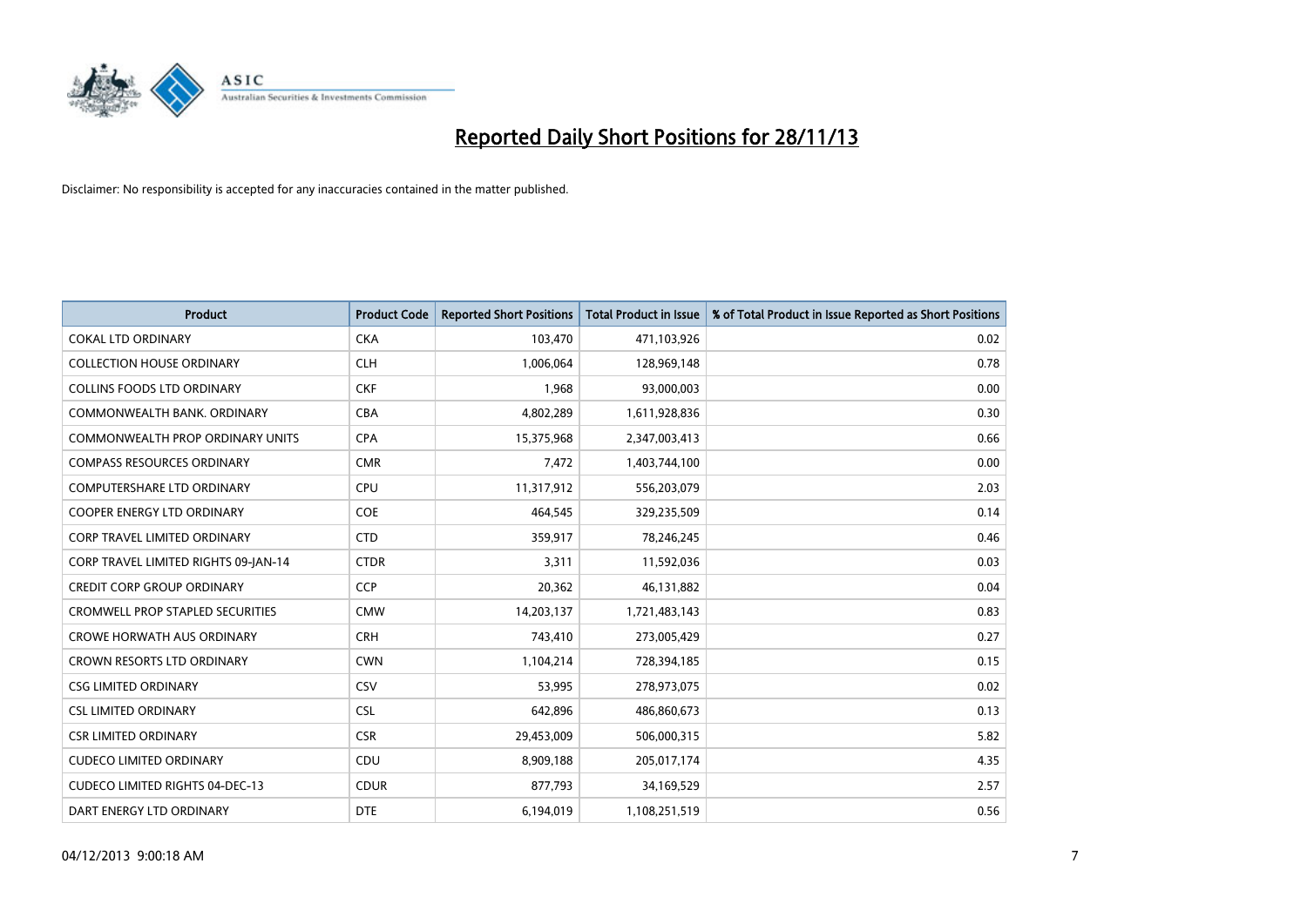

| <b>Product</b>                     | <b>Product Code</b> | <b>Reported Short Positions</b> | <b>Total Product in Issue</b> | % of Total Product in Issue Reported as Short Positions |
|------------------------------------|---------------------|---------------------------------|-------------------------------|---------------------------------------------------------|
| DATA#3 LIMITED ORDINARY            | <b>DTL</b>          | 621,860                         | 153,974,950                   | 0.40                                                    |
| DAVID JONES LIMITED ORDINARY       | <b>DIS</b>          | 46,442,823                      | 537,137,845                   | 8.65                                                    |
| DECMIL GROUP LIMITED ORDINARY      | <b>DCG</b>          | 3,618,289                       | 168,657,794                   | 2.15                                                    |
| DEEP YELLOW LIMITED ORDINARY       | <b>DYL</b>          | 100,002                         | 1,612,407,567                 | 0.01                                                    |
| DEVINE LIMITED ORDINARY            | <b>DVN</b>          | 55,571                          | 158,730,556                   | 0.04                                                    |
| DEXUS PROPERTY GROUP STAPLED UNITS | <b>DXS</b>          | 18,543,741                      | 4,628,228,426                 | 0.40                                                    |
| DISCOVERY METALS LTD ORDINARY      | <b>DML</b>          | 9,761,756                       | 560,034,418                   | 1.74                                                    |
| DOMINO PIZZA ENTERPR ORDINARY      | <b>DMP</b>          | 1,214,521                       | 85,915,713                    | 1.41                                                    |
| DONACO INTERNATIONAL ORDINARY      | <b>DNA</b>          | 100,000                         | 401,031,146                   | 0.02                                                    |
| DOWNER EDI LIMITED ORDINARY        | <b>DOW</b>          | 13,106,445                      | 434,734,970                   | 3.01                                                    |
| DRAGON MINING LTD ORDINARY         | <b>DRA</b>          | 50,000                          | 88,840,613                    | 0.06                                                    |
| DRILLSEARCH ENERGY ORDINARY        | <b>DLS</b>          | 10,867,445                      | 432,465,895                   | 2.51                                                    |
| DUET GROUP STAPLED US PROHIBIT.    | <b>DUE</b>          | 14,766,490                      | 1,237,195,531                 | 1.19                                                    |
| DULUXGROUP LIMITED ORDINARY        | <b>DLX</b>          | 411,948                         | 377,019,430                   | 0.11                                                    |
| <b>DWS LTD ORDINARY</b>            | <b>DWS</b>          | 638,373                         | 132,362,763                   | 0.48                                                    |
| ECHO ENTERTAINMENT ORDINARY        | <b>EGP</b>          | 18,435,886                      | 825,672,730                   | 2.23                                                    |
| ELDERS LIMITED ORDINARY            | <b>ELD</b>          | 19,886,311                      | 455,013,329                   | 4.37                                                    |
| ELEMENTAL MINERALS ORDINARY        | <b>ELM</b>          | 176,299                         | 303,263,391                   | 0.06                                                    |
| <b>EMECO HOLDINGS ORDINARY</b>     | EHL                 | 10,996,440                      | 599,675,707                   | 1.83                                                    |
| <b>ENDEAVOUR MIN CORP CDI 1:1</b>  | <b>EVR</b>          | 362,462                         | 83,273,218                    | 0.44                                                    |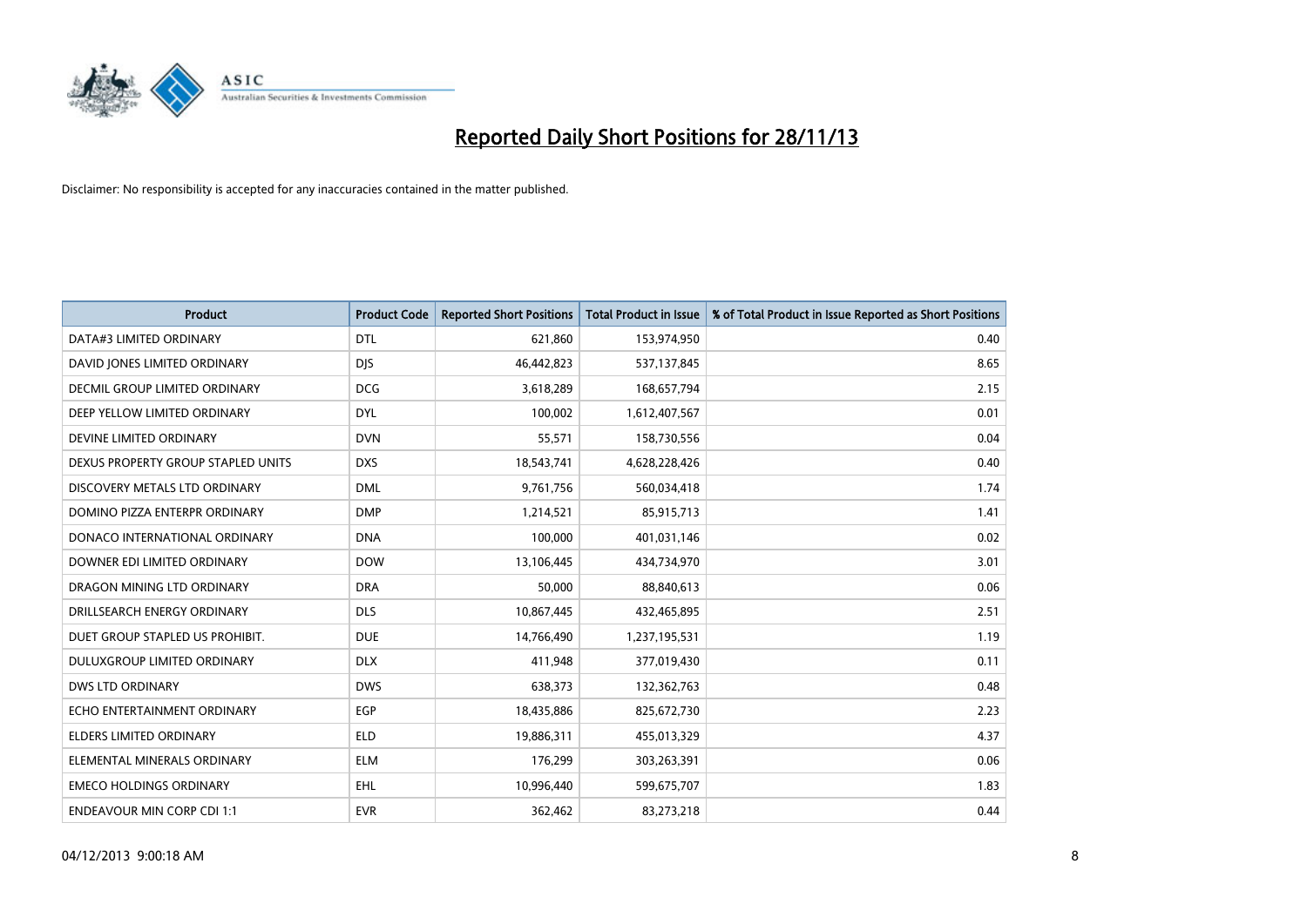

| <b>Product</b>                         | <b>Product Code</b> | <b>Reported Short Positions</b> | <b>Total Product in Issue</b> | % of Total Product in Issue Reported as Short Positions |
|----------------------------------------|---------------------|---------------------------------|-------------------------------|---------------------------------------------------------|
| <b>ENERGY RESOURCES ORDINARY 'A'</b>   | <b>ERA</b>          | 10,329,641                      | 517,725,062                   | 2.00                                                    |
| ENERGY WORLD CORPOR. ORDINARY          | <b>EWC</b>          | 45,420,402                      | 1,734,166,672                 | 2.62                                                    |
| ENVESTRA LIMITED ORDINARY              | <b>ENV</b>          | 5,957,919                       | 1,796,808,474                 | 0.33                                                    |
| EQUATORIAL RES LTD ORDINARY            | EQX                 | 8                               | 121,885,353                   | 0.00                                                    |
| ERM POWER LIMITED ORDINARY             | EPW                 | 507,059                         | 238,714,606                   | 0.21                                                    |
| ESERVGLOBAL LIMITED ORDINARY           | ESV                 | 8,040,867                       | 249,045,997                   | 3.23                                                    |
| ETHANE PIPELINE STAPLED SECURITIES     | <b>EPX</b>          | 2,890                           | 69,302,275                    | 0.00                                                    |
| EVOLUTION MINING LTD ORDINARY          | <b>EVN</b>          | 19,997,626                      | 708,652,367                   | 2.82                                                    |
| FAIRFAX MEDIA LTD ORDINARY             | <b>FXI</b>          | 201,845,294                     | 2,351,955,725                 | 8.58                                                    |
| <b>FANTASTIC HOLDINGS ORDINARY</b>     | <b>FAN</b>          | 24,322                          | 103,068,398                   | 0.02                                                    |
| <b>FAR LTD ORDINARY</b>                | <b>FAR</b>          | 22,770,569                      | 2,499,846,742                 | 0.91                                                    |
| FEDERATION CNTRES ORD/UNIT STAPLED SEC | <b>FDC</b>          | 2,639,160                       | 1,427,641,565                 | 0.18                                                    |
| FINBAR GROUP LIMITED ORDINARY          | <b>FRI</b>          | 2,239                           | 220,847,184                   | 0.00                                                    |
| FISHER & PAYKEL H. ORDINARY            | <b>FPH</b>          | 1,171,349                       | 546,919,432                   | 0.21                                                    |
| FKP PROPERTY GROUP STAPLED SECURITIES  | <b>FKP</b>          | 16,055,212                      | 421,673,507                   | 3.81                                                    |
| FLEETWOOD CORP ORDINARY                | <b>FWD</b>          | 2,044,348                       | 60,522,619                    | 3.38                                                    |
| FLETCHER BUILDING ORDINARY             | <b>FBU</b>          | 1,798,344                       | 687,854,788                   | 0.26                                                    |
| FLEXIGROUP LIMITED ORDINARY            | <b>FXL</b>          | 223,799                         | 303,385,394                   | 0.07                                                    |
| FLIGHT CENTRE TRAVEL ORDINARY          | <b>FLT</b>          | 4,134,355                       | 100,530,453                   | 4.11                                                    |
| <b>FLINDERS MINES LTD ORDINARY</b>     | <b>FMS</b>          | 2,913,441                       | 1,824,843,676                 | 0.16                                                    |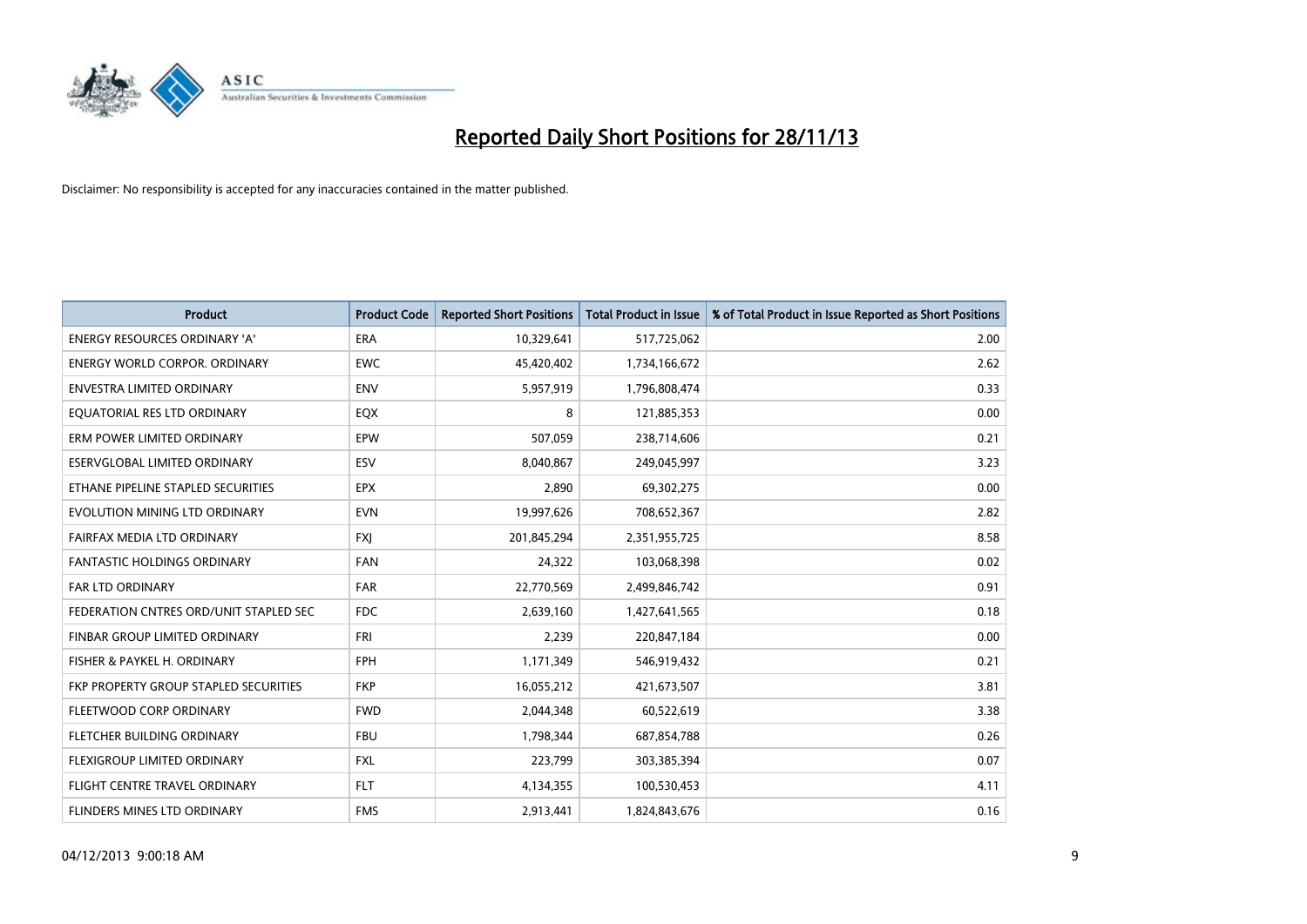

| <b>Product</b>                                   | <b>Product Code</b> | <b>Reported Short Positions</b> | <b>Total Product in Issue</b> | % of Total Product in Issue Reported as Short Positions |
|--------------------------------------------------|---------------------|---------------------------------|-------------------------------|---------------------------------------------------------|
| <b>FOCUS MINERALS LTD ORDINARY</b>               | <b>FML</b>          | 27,181,601                      | 9,137,375,877                 | 0.30                                                    |
| FONTERRA SHARE FUND ORDINARY UNITS               | <b>FSF</b>          | 319                             | 106,956,563                   | 0.00                                                    |
| <b>FORGE GROUP LIMITED ORDINARY</b>              | FGE                 | 778,652                         | 86,169,014                    | 0.90                                                    |
| FORTESCUE METALS GRP ORDINARY                    | <b>FMG</b>          | 152,292,696                     | 3,113,798,151                 | 4.89                                                    |
| <b>G.U.D. HOLDINGS ORDINARY</b>                  | <b>GUD</b>          | 5,612,254                       | 71,341,319                    | 7.87                                                    |
| <b>G8 EDUCATION LIMITED ORDINARY</b>             | <b>GEM</b>          | 1,388,157                       | 300,302,719                   | 0.46                                                    |
| <b>GALAXY RESOURCES ORDINARY</b>                 | <b>GXY</b>          | 10,610,038                      | 1,007,482,656                 | 1.05                                                    |
| <b>GBST HOLDINGS ORDINARY</b>                    | <b>GBT</b>          | 831                             | 66,561,725                    | 0.00                                                    |
| <b>GENETIC TECHNOLOGIES ORDINARY</b>             | GTG                 | 193,440                         | 572,694,121                   | 0.03                                                    |
| <b>GEODYNAMICS LIMITED ORDINARY</b>              | GDY                 | 850                             | 406,452,608                   | 0.00                                                    |
| GI DYNAMICS, INC CDI US PROHIBITED               | <b>GID</b>          | 1,372,933                       | 393,043,620                   | 0.35                                                    |
| <b>GINDALBIE METALS LTD ORDINARY</b>             | <b>GBG</b>          | 47,870,251                      | 1,493,054,193                 | 3.21                                                    |
| GOODMAN FIELDER. ORDINARY                        | <b>GFF</b>          | 31,216,118                      | 1,955,559,207                 | 1.60                                                    |
| <b>GOODMAN GROUP STAPLED</b>                     | <b>GMG</b>          | 1,978,905                       | 1,718,742,809                 | 0.12                                                    |
| <b>GPT GROUP STAPLED SEC.</b>                    | <b>GPT</b>          | 8,141,266                       | 1,694,888,638                 | 0.48                                                    |
| <b>GRAINCORP LIMITED A CLASS ORDINARY</b>        | <b>GNC</b>          | 147,101                         | 228,855,628                   | 0.06                                                    |
| <b>GRANGE RESOURCES, ORDINARY</b>                | <b>GRR</b>          | 5,678,812                       | 1,156,492,195                 | 0.49                                                    |
| <b>GREENCROSS LIMITED ORDINARY</b>               | <b>GXL</b>          | 25,000                          | 37,682,334                    | 0.07                                                    |
| <b>GREENLAND MIN EN LTD ORDINARY</b>             | GGG                 | 7,395,357                       | 574,572,911                   | 1.29                                                    |
| <b>GROWTHPOINT PROPERTY ORD/UNIT STAPLED SEC</b> | GOZ                 | 279,085                         | 414,410,218                   | 0.07                                                    |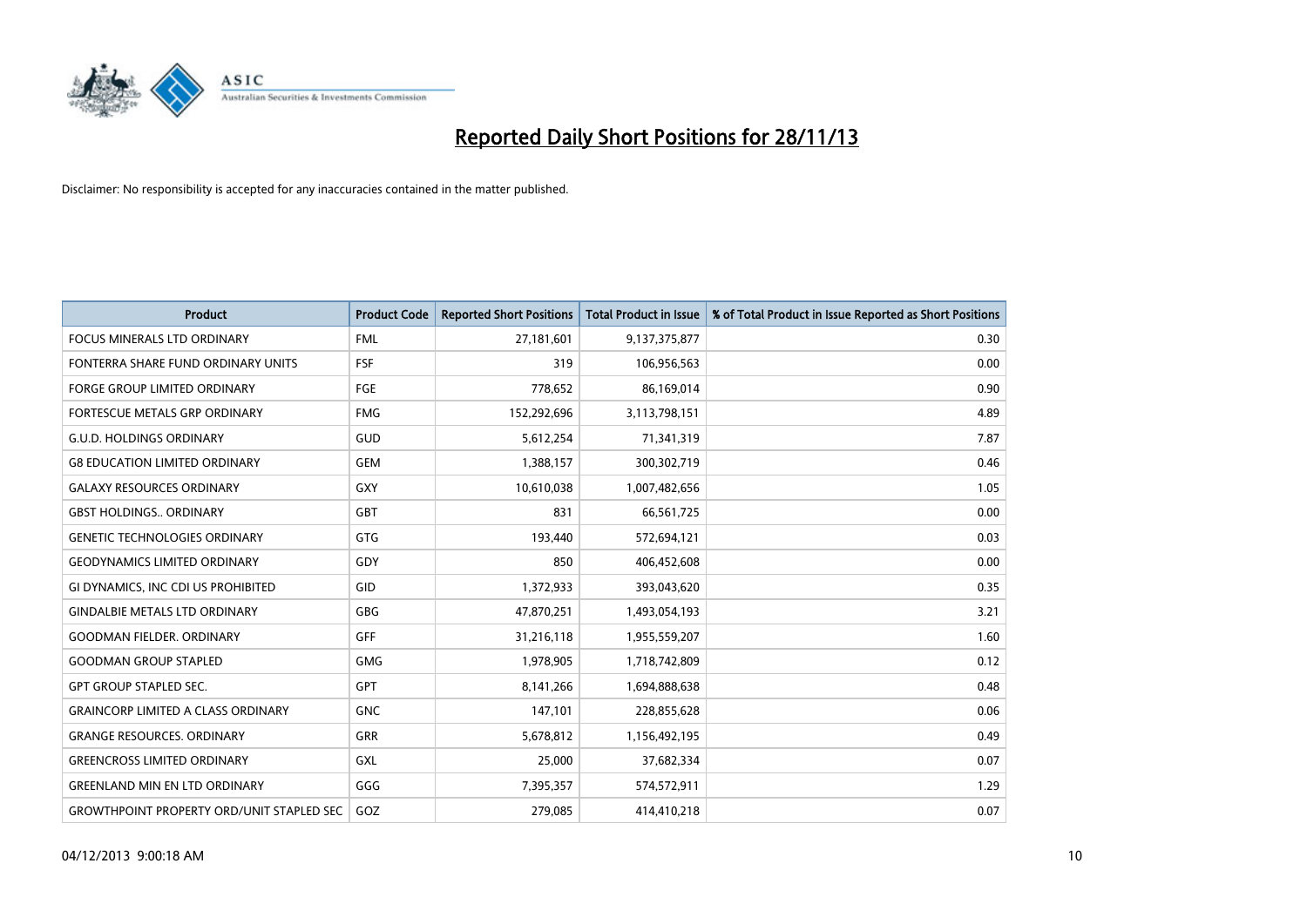

| <b>Product</b>                           | <b>Product Code</b> | <b>Reported Short Positions</b> | <b>Total Product in Issue</b> | % of Total Product in Issue Reported as Short Positions |
|------------------------------------------|---------------------|---------------------------------|-------------------------------|---------------------------------------------------------|
| <b>GRYPHON MINERALS LTD ORDINARY</b>     | GRY                 | 6,437,838                       | 400,797,615                   | 1.61                                                    |
| <b>GUILDFORD COAL LTD ORDINARY</b>       | <b>GUF</b>          | 562,776                         | 635,046,899                   | 0.09                                                    |
| <b>GWA GROUP LTD ORDINARY</b>            | <b>GWA</b>          | 13,126,534                      | 306,533,770                   | 4.28                                                    |
| HARVEY NORMAN ORDINARY                   | <b>HVN</b>          | 62,493,200                      | 1,062,316,784                 | 5.88                                                    |
| <b>HENDERSON GROUP CDI 1:1</b>           | <b>HGG</b>          | 844,046                         | 738,574,583                   | 0.11                                                    |
| HFA HOLDINGS LIMITED ORDINARY            | <b>HFA</b>          | 3,863                           | 118,738,157                   | 0.00                                                    |
| <b>HIGHLANDS PACIFIC ORDINARY</b>        | <b>HIG</b>          | 500,001                         | 853,777,764                   | 0.06                                                    |
| HILLGROVE RES LTD ORDINARY               | <b>HGO</b>          | 624,776                         | 1,178,589,221                 | 0.05                                                    |
| HILLS HOLDINGS LTD ORDINARY              | <b>HIL</b>          | 500,031                         | 239,375,808                   | 0.21                                                    |
| HORIZON OIL LIMITED ORDINARY             | <b>HZN</b>          | 74,150,061                      | 1,301,147,932                 | 5.70                                                    |
| HOT CHILI LTD ORDINARY                   | <b>HCH</b>          | 10,000                          | 347,732,196                   | 0.00                                                    |
| <b>ICON ENERGY LIMITED ORDINARY</b>      | <b>ICN</b>          | 4,647                           | 535,455,958                   | 0.00                                                    |
| <b>IINET LIMITED ORDINARY</b>            | <b>IIN</b>          | 579,149                         | 161,238,847                   | 0.36                                                    |
| <b>ILUKA RESOURCES ORDINARY</b>          | ILU                 | 38,289,947                      | 418,700,517                   | 9.14                                                    |
| <b>IMDEX LIMITED ORDINARY</b>            | <b>IMD</b>          | 3,946,054                       | 210,473,188                   | 1.87                                                    |
| <b>INCITEC PIVOT ORDINARY</b>            | IPL                 | 42,421,644                      | 1,628,730,107                 | 2.60                                                    |
| INDEPENDENCE GROUP ORDINARY              | <b>IGO</b>          | 4,063,693                       | 233,323,905                   | 1.74                                                    |
| INDOPHIL RESOURCES ORDINARY              | <b>IRN</b>          | 596,398                         | 1,203,146,194                 | 0.05                                                    |
| <b>INFIGEN ENERGY STAPLED SECURITIES</b> | <b>IFN</b>          | 3,293,845                       | 764,993,434                   | 0.43                                                    |
| <b>INFOMEDIA LTD ORDINARY</b>            | <b>IFM</b>          | 371,573                         | 304,953,155                   | 0.12                                                    |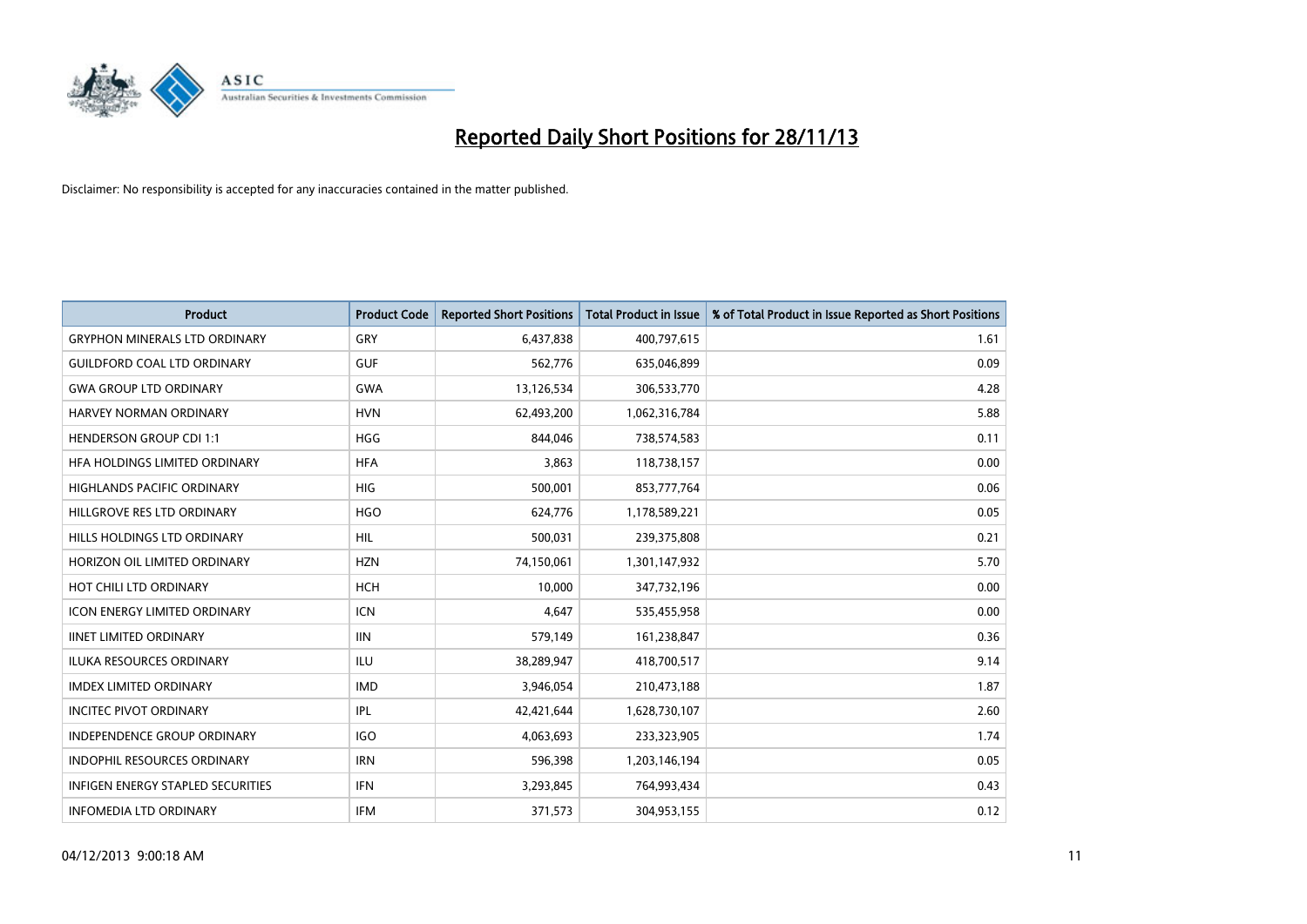

| <b>Product</b>                                | <b>Product Code</b> | <b>Reported Short Positions</b> | <b>Total Product in Issue</b> | % of Total Product in Issue Reported as Short Positions |
|-----------------------------------------------|---------------------|---------------------------------|-------------------------------|---------------------------------------------------------|
| <b>INGENIA GROUP STAPLED SECURITIES</b>       | <b>INA</b>          | 20,628                          | 676,240,232                   | 0.00                                                    |
| INSURANCE AUSTRALIA ORDINARY                  | IAG                 | 9,925,948                       | 2,079,034,021                 | 0.48                                                    |
| <b>INTEGRATED RESEARCH ORDINARY</b>           | IRI                 | 1,911                           | 168,637,453                   | 0.00                                                    |
| <b>INTREPID MINES ORDINARY</b>                | <b>IAU</b>          | 19,770,148                      | 556,348,985                   | 3.55                                                    |
| <b>INVESTA OFFICE FUND STAPLED SECURITIES</b> | <b>IOF</b>          | 1,030,330                       | 614,047,458                   | 0.17                                                    |
| <b>INVOCARE LIMITED ORDINARY</b>              | <b>IVC</b>          | 5,938,547                       | 110,030,298                   | 5.40                                                    |
| <b>IOOF HOLDINGS LTD ORDINARY</b>             | IFL                 | 1,540,203                       | 232,118,034                   | 0.66                                                    |
| <b>IRESS LIMITED ORDINARY</b>                 | <b>IRE</b>          | 221,332                         | 158,585,126                   | 0.14                                                    |
| <b>IRON ORE HOLDINGS ORDINARY</b>             | <b>IOH</b>          | 26,197                          | 161,174,005                   | 0.02                                                    |
| <b>ISELECT LTD ORDINARY</b>                   | <b>ISU</b>          | 1,113,576                       | 260,664,894                   | 0.43                                                    |
| ISHARES S&P 500 CDI 1:1                       | <b>IVV</b>          | 2,237                           | 116,350,000                   | 0.00                                                    |
| ISHS EUROPE ETF CDI 1:1                       | <b>IEU</b>          | 704                             | 50,800,000                    | 0.00                                                    |
| JAMES HARDIE INDUST CHESS DEPOSITARY INT      | <b>IHX</b>          | 7,179,751                       | 443,357,063                   | 1.62                                                    |
| <b>JB HI-FI LIMITED ORDINARY</b>              | <b>IBH</b>          | 7,207,952                       | 100,223,180                   | 7.19                                                    |
| <b>JUMBO INTERACTIVE ORDINARY</b>             | JIN.                | 2,523                           | 43,752,560                    | 0.01                                                    |
| KAGARA LTD ORDINARY                           | KZL                 | 3,349,269                       | 798,953,117                   | 0.42                                                    |
| KAROON GAS AUSTRALIA ORDINARY                 | <b>KAR</b>          | 2,111,980                       | 255,841,581                   | 0.83                                                    |
| KATHMANDU HOLD LTD ORDINARY                   | <b>KMD</b>          | 76,921                          | 200,326,690                   | 0.04                                                    |
| <b>KBL MINING LIMITED ORDINARY</b>            | <b>KBL</b>          | 1,820                           | 393,535,629                   | 0.00                                                    |
| KINGSGATE CONSOLID. ORDINARY                  | <b>KCN</b>          | 21,940,185                      | 152,284,777                   | 14.41                                                   |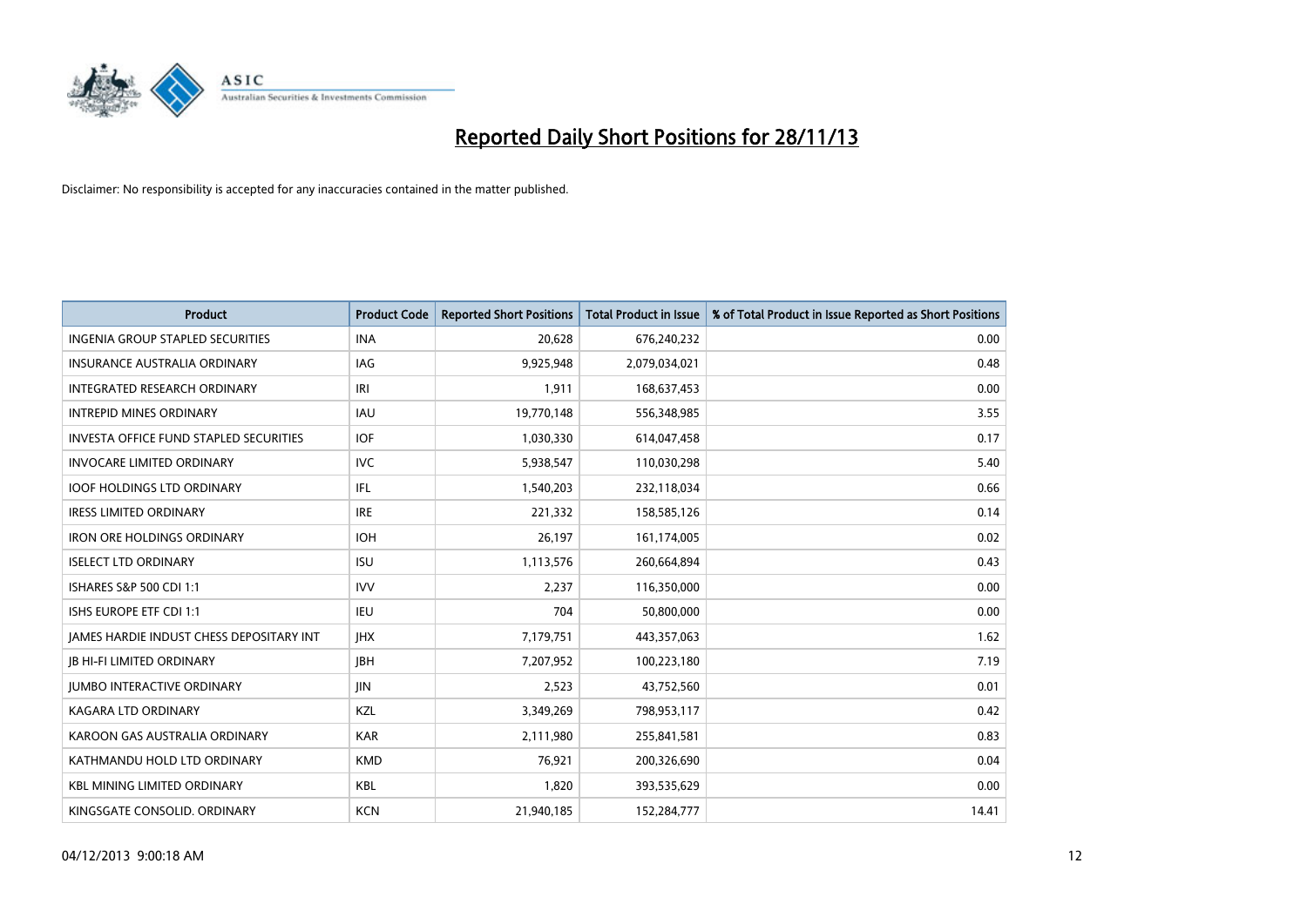

| <b>Product</b>                        | <b>Product Code</b> | <b>Reported Short Positions</b> | <b>Total Product in Issue</b> | % of Total Product in Issue Reported as Short Positions |
|---------------------------------------|---------------------|---------------------------------|-------------------------------|---------------------------------------------------------|
| KINGSROSE MINING LTD ORDINARY         | <b>KRM</b>          | 553,902                         | 335,753,851                   | 0.16                                                    |
| LEGEND MINING ORDINARY                | <b>LEG</b>          | 10,099                          | 1,962,850,801                 | 0.00                                                    |
| LEIGHTON HOLDINGS ORDINARY            | LEI                 | 24,118,717                      | 337,235,188                   | 7.15                                                    |
| LEND LEASE GROUP UNIT/ORD STAPLED     | <b>LLC</b>          | 6,827,425                       | 576,712,337                   | 1.18                                                    |
| LINC ENERGY LTD ORDINARY              | <b>LNC</b>          | 3,788,972                       | 523,120,361                   | 0.72                                                    |
| LONESTAR RESO LTD ORDINARY            | LNR                 | 38,251                          | 697,187,211                   | 0.01                                                    |
| LYCOPODIUM LIMITED ORDINARY           | LYL                 | 3,091                           | 38,955,103                    | 0.01                                                    |
| LYNAS CORPORATION ORDINARY            | <b>LYC</b>          | 165,248,052                     | 1,961,160,594                 | 8.43                                                    |
| <b>M2 TELECOMMUNICATION ORDINARY</b>  | <b>MTU</b>          | 9,295,761                       | 179,384,685                   | 5.18                                                    |
| <b>MACA LIMITED ORDINARY</b>          | <b>MLD</b>          | 83,661                          | 175,050,243                   | 0.05                                                    |
| MACMAHON HOLDINGS ORDINARY            | <b>MAH</b>          | 1,825,204                       | 1,261,699,966                 | 0.14                                                    |
| MACO ATLAS ROADS GRP ORDINARY STAPLED | <b>MQA</b>          | 12,715,040                      | 487,230,540                   | 2.61                                                    |
| MACQUARIE GROUP LTD ORDINARY          | MQG                 | 1,867,572                       | 340,069,276                   | 0.55                                                    |
| MACQUARIE TELECOM GP ORDINARY         | MAQ                 | 3,711                           | 20,967,121                    | 0.02                                                    |
| MAGELLAN FIN GRP LTD ORDINARY         | <b>MFG</b>          | 776,949                         | 155,830,849                   | 0.50                                                    |
| MATRIX C & E LTD ORDINARY             | <b>MCE</b>          | 2,942,499                       | 94,555,428                    | 3.11                                                    |
| MAVERICK DRILLING ORDINARY            | <b>MAD</b>          | 9,482,051                       | 452,726,751                   | 2.09                                                    |
| <b>MAXITRANS INDUSTRIES ORDINARY</b>  | <b>MXI</b>          | 591,370                         | 183,993,392                   | 0.32                                                    |
| MAYNE PHARMA LTD ORDINARY             | <b>MYX</b>          | 1,929,579                       | 563,459,968                   | 0.34                                                    |
| MCALEESE LTD ORDINARY                 | <b>MCS</b>          | 1,111,652                       | 296,577,121                   | 0.37                                                    |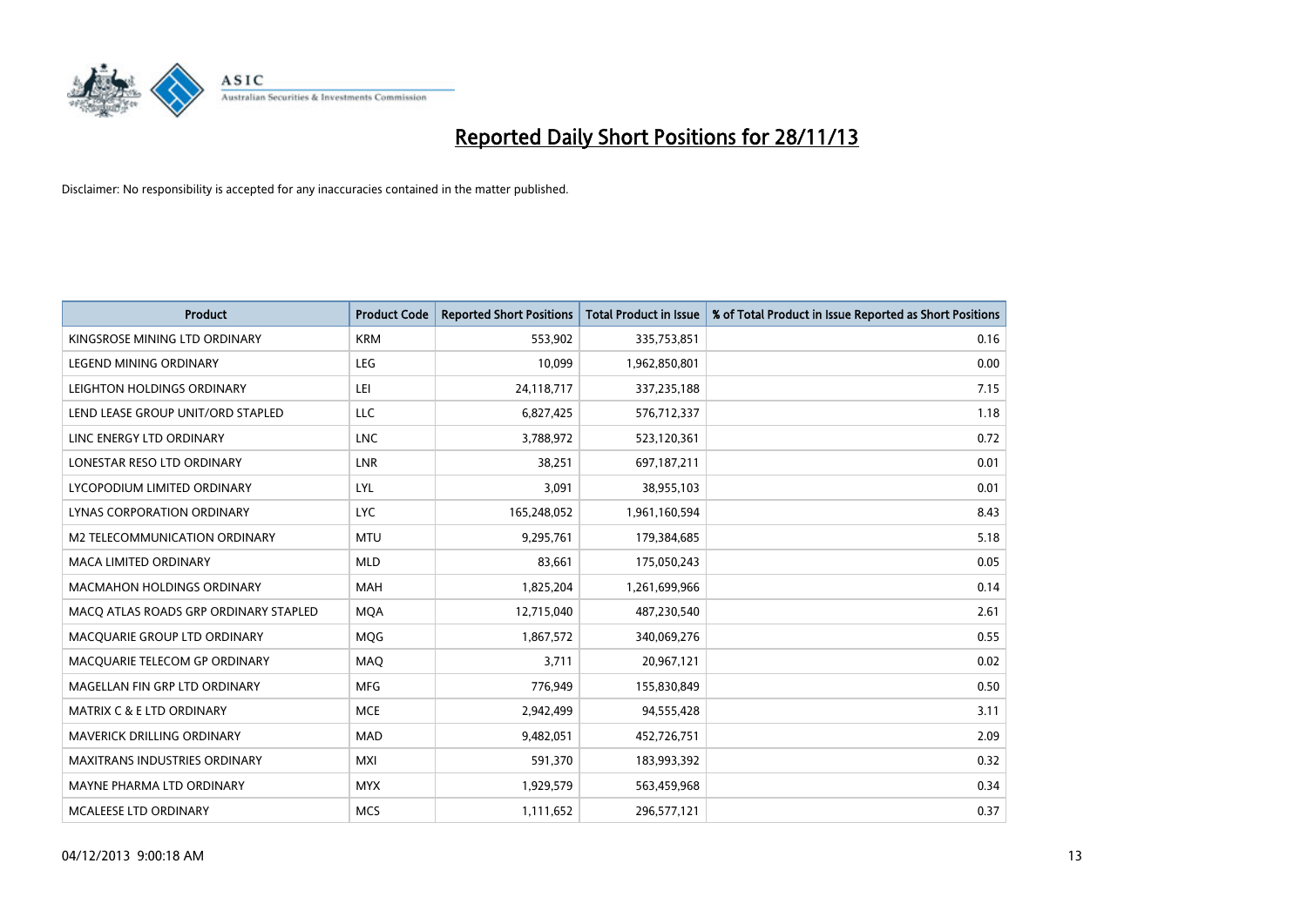

| <b>Product</b>                      | <b>Product Code</b> | <b>Reported Short Positions</b> | <b>Total Product in Issue</b> | % of Total Product in Issue Reported as Short Positions |
|-------------------------------------|---------------------|---------------------------------|-------------------------------|---------------------------------------------------------|
| MCMILLAN SHAKESPEARE ORDINARY       | <b>MMS</b>          | 640,755                         | 74,523,965                    | 0.86                                                    |
| MEDUSA MINING LTD ORDINARY          | <b>MML</b>          | 5,811,425                       | 207,794,301                   | 2.80                                                    |
| MELBOURNE IT LIMITED ORDINARY       | <b>MLB</b>          | 3,000                           | 82,861,177                    | 0.00                                                    |
| MEO AUSTRALIA LTD ORDINARY          | <b>MEO</b>          | 10,845                          | 627,264,587                   | 0.00                                                    |
| MERIDIAN ENERGY INSTALMENT RECEIPTS | <b>MEZCA</b>        | 32,097                          | 1,255,413,626                 | 0.00                                                    |
| <b>MERMAID MARINE ORDINARY</b>      | <b>MRM</b>          | 1,461,184                       | 232,652,241                   | 0.63                                                    |
| MESOBLAST LIMITED ORDINARY          | <b>MSB</b>          | 19,000,616                      | 317,350,901                   | 5.99                                                    |
| METALS X LIMITED ORDINARY           | <b>MLX</b>          | 291,724                         | 1,653,036,110                 | 0.02                                                    |
| METCASH LIMITED ORDINARY            | <b>MTS</b>          | 94,470,684                      | 880,704,786                   | 10.73                                                   |
| METMINCO LIMITED ORDINARY           | <b>MNC</b>          | 854,460                         | 1,749,543,023                 | 0.05                                                    |
| MICLYN EXP OFFSHR ORDINARY          | <b>MIO</b>          | 80,856                          | 281,754,775                   | 0.03                                                    |
| MIGHTY RIVER POWER ORDINARY         | <b>MYT</b>          | 1,950,939                       | 1,400,000,094                 | 0.14                                                    |
| MILTON CORPORATION ORDINARY         | <b>MLT</b>          | 43,707                          | 627,357,755                   | 0.01                                                    |
| MINCOR RESOURCES NL ORDINARY        | <b>MCR</b>          | 2,271,743                       | 188,208,274                   | 1.21                                                    |
| MINERAL DEPOSITS ORDINARY           | <b>MDL</b>          | 1,457,743                       | 83,538,786                    | 1.74                                                    |
| MINERAL RESOURCES, ORDINARY         | <b>MIN</b>          | 3,182,091                       | 186,112,198                   | 1.71                                                    |
| MINT WIRELESS ORDINARY              | <b>MNW</b>          | 495,746                         | 403,872,395                   | 0.12                                                    |
| MIRABELA NICKEL LTD ORDINARY        | <b>MBN</b>          | 23,175,924                      | 876,801,147                   | 2.64                                                    |
| MIRVAC GROUP STAPLED SECURITIES     | <b>MGR</b>          | 3,597,817                       | 3,664,938,678                 | 0.10                                                    |
| MOBILE EMBRACE LTD ORDINARY         | <b>MBE</b>          | 4,500                           | 320,277,790                   | 0.00                                                    |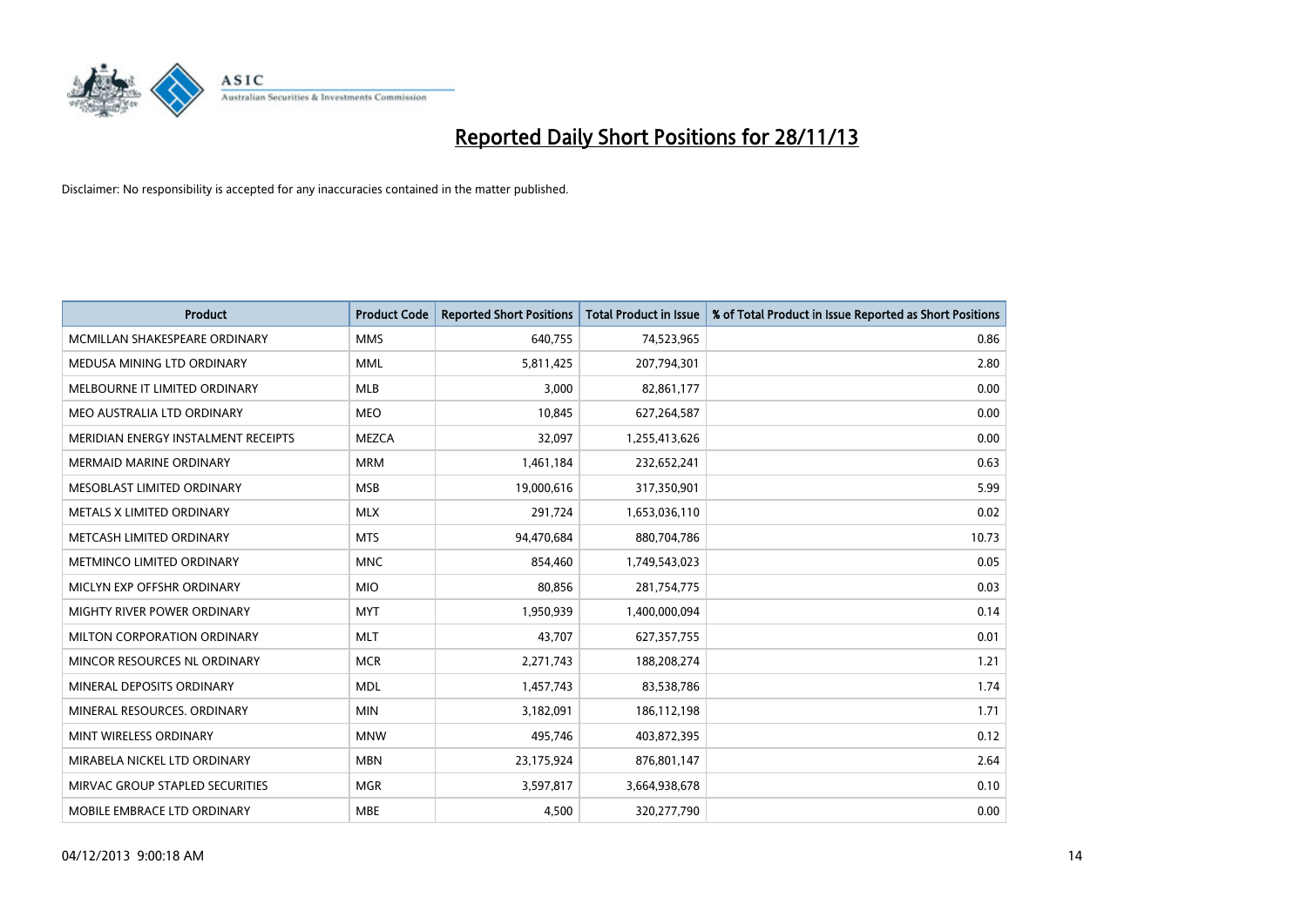

| <b>Product</b>                    | <b>Product Code</b> | <b>Reported Short Positions</b> | <b>Total Product in Issue</b> | % of Total Product in Issue Reported as Short Positions |
|-----------------------------------|---------------------|---------------------------------|-------------------------------|---------------------------------------------------------|
| MOLOPO ENERGY LTD ORDINARY        | <b>MPO</b>          | 100,365                         | 246,724,091                   | 0.04                                                    |
| MONADELPHOUS GROUP ORDINARY       | <b>MND</b>          | 11,567,090                      | 92,308,047                    | 12.53                                                   |
| MORTGAGE CHOICE LTD ORDINARY      | MOC                 | 118,258                         | 123,780,387                   | 0.10                                                    |
| <b>MOUNT GIBSON IRON ORDINARY</b> | <b>MGX</b>          | 6,067,027                       | 1,090,584,232                 | 0.56                                                    |
| MULTIPLEX SITES SITES             | <b>MXUPA</b>        | 1,454                           | 4,500,000                     | 0.03                                                    |
| MURCHISON METALS LTD ORDINARY     | <b>MMX</b>          | 216,291                         | 450,497,346                   | 0.05                                                    |
| MYER HOLDINGS LTD ORDINARY        | <b>MYR</b>          | 70,987,505                      | 585,684,551                   | 12.12                                                   |
| NANOSONICS LIMITED ORDINARY       | <b>NAN</b>          | 71,191                          | 262,822,463                   | 0.03                                                    |
| NATIONAL AUST, BANK ORDINARY      | <b>NAB</b>          | 6,643,869                       | 2,349,453,562                 | 0.28                                                    |
| NAVITAS LIMITED ORDINARY          | <b>NVT</b>          | 3,125,744                       | 375,416,910                   | 0.83                                                    |
| NEON ENERGY LIMITED ORDINARY      | <b>NEN</b>          | 2,522,839                       | 553,037,848                   | 0.46                                                    |
| NEUREN PHARMACEUT, ORDINARY       | <b>NEU</b>          | 226,000                         | 1,472,620,056                 | 0.02                                                    |
| NEW HOPE CORPORATION ORDINARY     | <b>NHC</b>          | 718,638                         | 830,715,225                   | 0.09                                                    |
| NEW STANDARD ENERGY ORDINARY      | <b>NSE</b>          | 322,032                         | 305,331,847                   | 0.11                                                    |
| NEWCREST MINING ORDINARY          | <b>NCM</b>          | 7,057,949                       | 766,510,971                   | 0.92                                                    |
| NEWS CORP A NON-VOTING CDI        | <b>NWSLV</b>        | 1,654,907                       | 4,200,421                     | 39.40                                                   |
| NEWS CORP B VOTING CDI            | <b>NWS</b>          | 2,599,922                       | 23,771,818                    | 10.94                                                   |
| NEWSAT LIMITED ORDINARY           | <b>NWT</b>          | 47,639                          | 591,460,931                   | 0.01                                                    |
| NEXTDC LIMITED ORDINARY           | <b>NXT</b>          | 8,261,619                       | 192,904,486                   | 4.28                                                    |
| NEXUS ENERGY LIMITED ORDINARY     | <b>NXS</b>          | 1,354,526                       | 1,330,219,459                 | 0.10                                                    |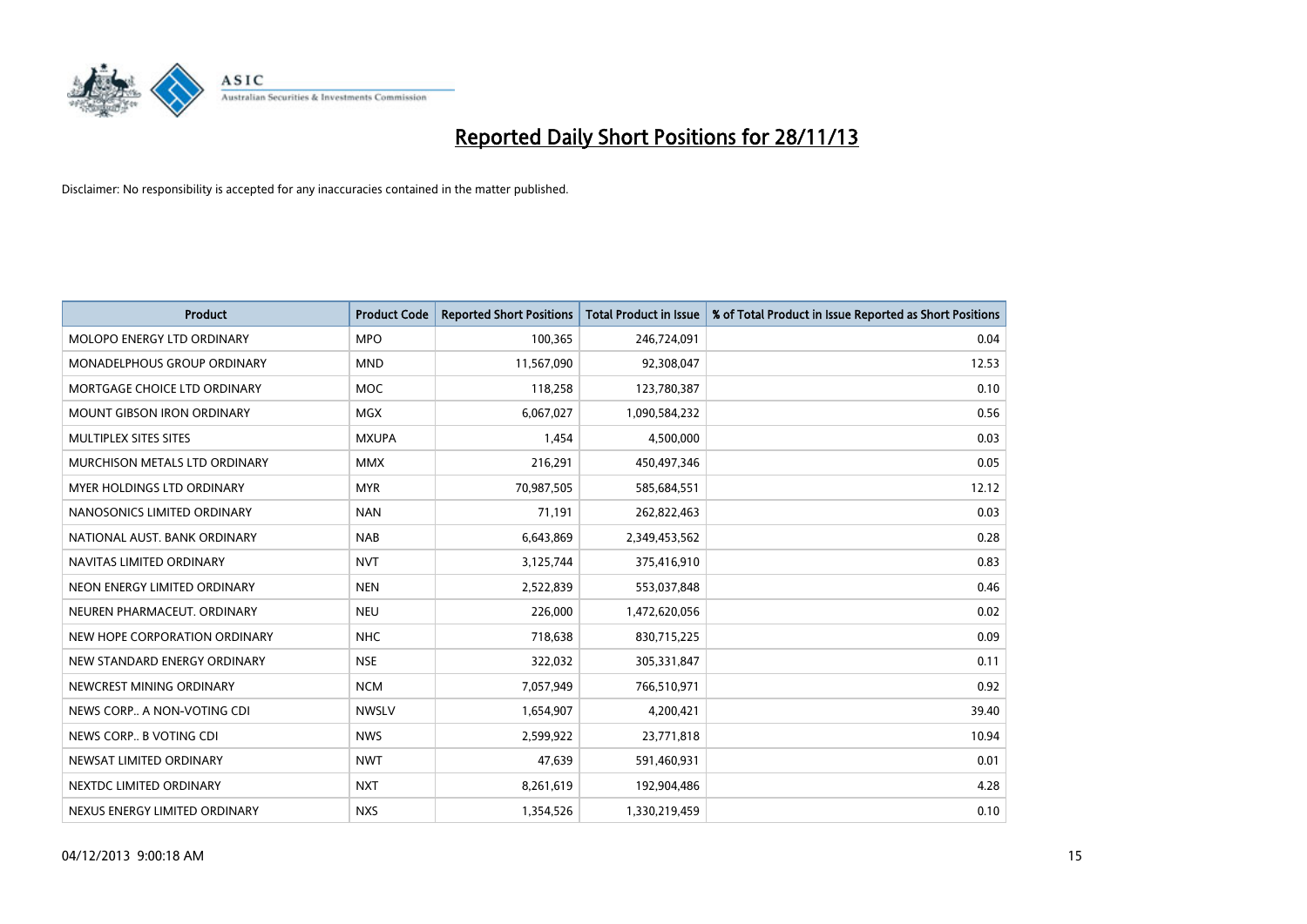

| <b>Product</b>                        | <b>Product Code</b> | <b>Reported Short Positions</b> | <b>Total Product in Issue</b> | % of Total Product in Issue Reported as Short Positions |
|---------------------------------------|---------------------|---------------------------------|-------------------------------|---------------------------------------------------------|
| NIB HOLDINGS LIMITED ORDINARY         | <b>NHF</b>          | 3,568,954                       | 439,004,182                   | 0.81                                                    |
| NIDO PETROLEUM ORDINARY               | <b>NDO</b>          | 542,402                         | 2,046,650,968                 | 0.03                                                    |
| NOBLE MINERAL RES ORDINARY            | <b>NMG</b>          | 2,365,726                       | 666,397,952                   | 0.36                                                    |
| NORTHERN IRON LTD ORDINARY            | <b>NFE</b>          | 924,817                         | 484,405,314                   | 0.19                                                    |
| NORTHERN STAR ORDINARY                | <b>NST</b>          | 3,626,942                       | 428,369,762                   | 0.85                                                    |
| NOVOGEN LIMITED ORDINARY              | <b>NRT</b>          | 64,601                          | 158,625,294                   | 0.04                                                    |
| NRW HOLDINGS LIMITED ORDINARY         | <b>NWH</b>          | 16,448,559                      | 278,888,011                   | 5.90                                                    |
| NUCOAL RESOURCES LTD ORDINARY         | <b>NCR</b>          | 90,001                          | 768,612,354                   | 0.01                                                    |
| NUFARM LIMITED ORDINARY               | <b>NUF</b>          | 13,871,722                      | 263,643,448                   | 5.26                                                    |
| <b>OAKTON LIMITED ORDINARY</b>        | <b>OKN</b>          | 575,743                         | 89,968,985                    | 0.64                                                    |
| OCEANAGOLD CORP. CHESS DEPOSITARY INT | <b>OGC</b>          | 1,542,917                       | 293,587,920                   | 0.53                                                    |
| OIL SEARCH LTD ORDINARY               | OSH                 | 6,359,625                       | 1,343,361,150                 | 0.47                                                    |
| OM HOLDINGS LIMITED ORDINARY          | OMH                 | 2,611,919                       | 733,423,337                   | 0.36                                                    |
| ORICA LIMITED ORDINARY                | ORI                 | 8,097,404                       | 368,203,632                   | 2.20                                                    |
| ORIGIN ENERGY ORDINARY                | ORG                 | 7,778,569                       | 1,101,226,425                 | 0.71                                                    |
| OROCOBRE LIMITED ORDINARY             | <b>ORE</b>          | 649,186                         | 132,041,911                   | 0.49                                                    |
| OROTONGROUP LIMITED ORDINARY          | ORL                 | 190,744                         | 40,880,902                    | 0.47                                                    |
| <b>OZ MINERALS ORDINARY</b>           | OZL                 | 16,126,202                      | 303,470,022                   | 5.31                                                    |
| OZFOREX GROUP LTD ORDINARY            | <b>OFX</b>          | 151,205                         | 240,000,000                   | 0.06                                                    |
| PACIFIC BRANDS ORDINARY               | <b>PBG</b>          | 7,036,448                       | 912,915,695                   | 0.77                                                    |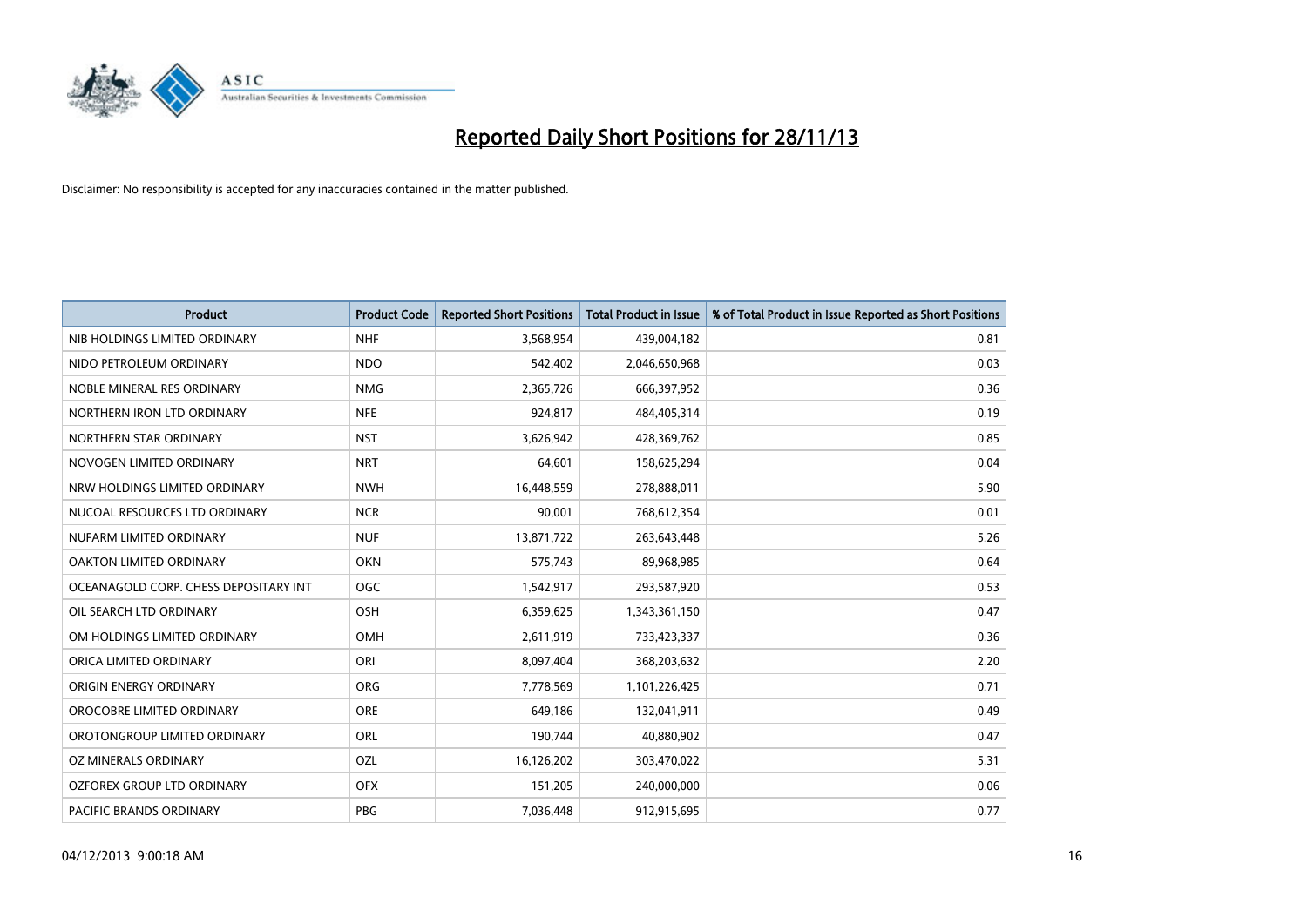

| <b>Product</b>                | <b>Product Code</b> | <b>Reported Short Positions</b> | <b>Total Product in Issue</b> | % of Total Product in Issue Reported as Short Positions |
|-------------------------------|---------------------|---------------------------------|-------------------------------|---------------------------------------------------------|
| PALADIN ENERGY LTD ORDINARY   | <b>PDN</b>          | 91,240,722                      | 964,118,567                   | 9.46                                                    |
| PANAUST LIMITED ORDINARY      | <b>PNA</b>          | 3,112,299                       | 619,765,589                   | 0.50                                                    |
| PANORAMIC RESOURCES ORDINARY  | PAN                 | 2,291,086                       | 295,085,132                   | 0.78                                                    |
| PANTERRA GOLD LTD ORDINARY    | PGI                 | $\mathbf{1}$                    | 769,414,346                   | 0.00                                                    |
| PAPERLINX LIMITED ORDINARY    | <b>PPX</b>          | 48,101                          | 609,280,761                   | 0.01                                                    |
| PAPILLON RES LTD ORDINARY     | PIR                 | 7,934,350                       | 339,444,210                   | 2.34                                                    |
| PEET LIMITED ORDINARY         | <b>PPC</b>          | 390,701                         | 433,389,348                   | 0.09                                                    |
| PENINSULA ENERGY LTD ORDINARY | <b>PEN</b>          | $\mathbf{1}$                    | 3,042,508,659                 | 0.00                                                    |
| PERILYA LIMITED ORDINARY      | PEM                 | 1,528                           | 769,316,426                   | 0.00                                                    |
| PERPETUAL LIMITED ORDINARY    | <b>PPT</b>          | 2,557,118                       | 42,002,824                    | 6.09                                                    |
| PERSEUS MINING LTD ORDINARY   | PRU                 | 9,170,958                       | 457,962,088                   | 2.00                                                    |
| PHARMAXIS LTD ORDINARY        | <b>PXS</b>          | 2,797,349                       | 309,017,869                   | 0.91                                                    |
| PLATINUM ASSET ORDINARY       | <b>PTM</b>          | 1,568,377                       | 578,655,695                   | 0.27                                                    |
| PLATINUM AUSTRALIA ORDINARY   | PLA                 | 836,127                         | 504,968,043                   | 0.17                                                    |
| PMI GOLD CORP CDI 1:1         | <b>PVM</b>          | 237,817                         | 161,862,160                   | 0.15                                                    |
| PMP LIMITED ORDINARY          | <b>PMP</b>          | 1,495,014                       | 323,781,124                   | 0.46                                                    |
| PRANA BIOTECHNOLOGY ORDINARY  | PBT                 | 396,420                         | 416,226,146                   | 0.10                                                    |
| PREMIER INVESTMENTS ORDINARY  | <b>PMV</b>          | 1,111,921                       | 155,314,874                   | 0.72                                                    |
| PRIMA BIOMED LTD ORDINARY     | <b>PRR</b>          | 576,394                         | 1,228,709,341                 | 0.05                                                    |
| PRIMARY HEALTH CARE ORDINARY  | <b>PRY</b>          | 18,660,765                      | 504,956,647                   | 3.70                                                    |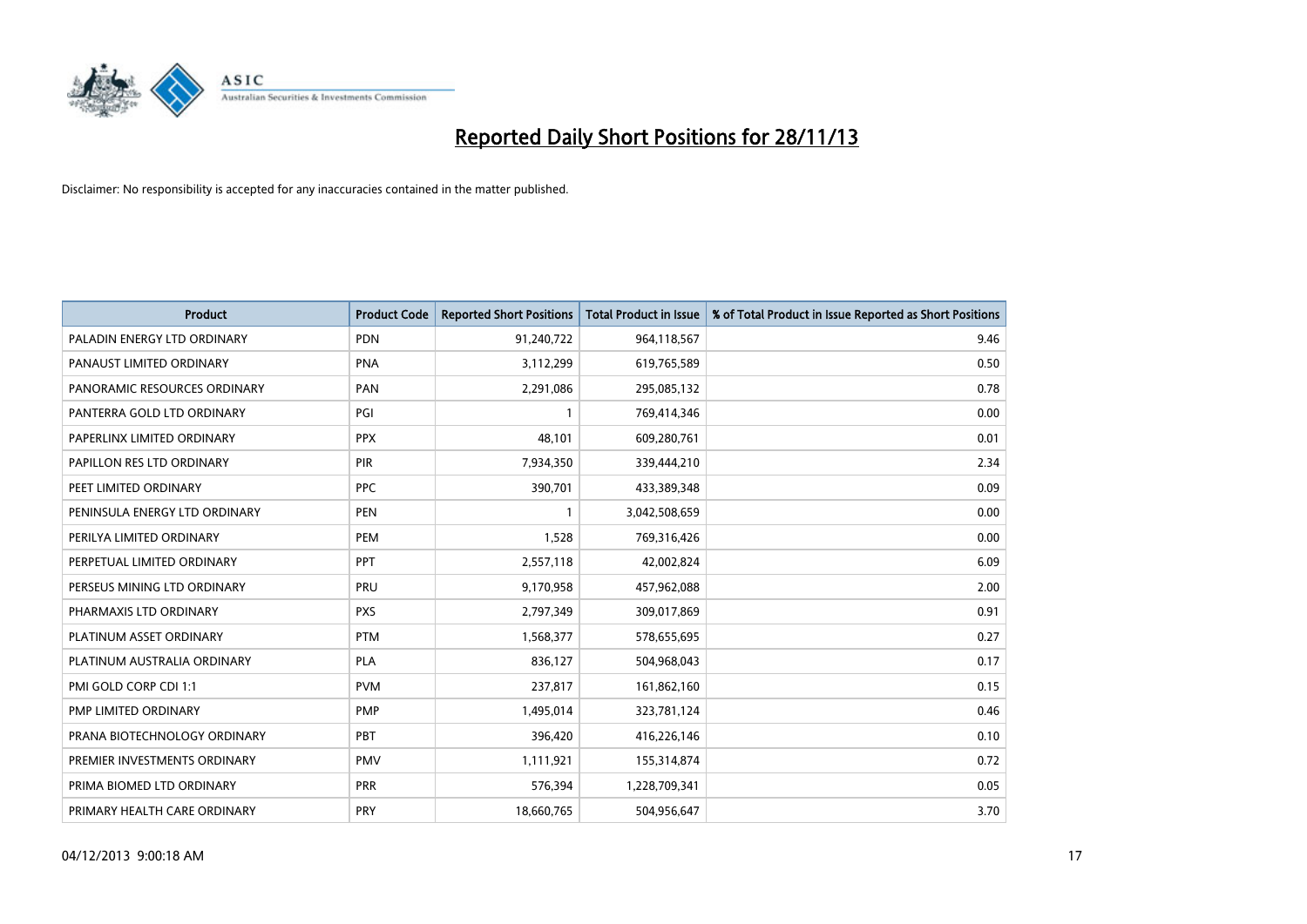

| <b>Product</b>                      | <b>Product Code</b> | <b>Reported Short Positions</b> | <b>Total Product in Issue</b> | % of Total Product in Issue Reported as Short Positions |
|-------------------------------------|---------------------|---------------------------------|-------------------------------|---------------------------------------------------------|
| PRIME MEDIA GRP LTD ORDINARY        | <b>PRT</b>          | 1,354,711                       | 366,330,303                   | 0.37                                                    |
| PROGRAMMED ORDINARY                 | <b>PRG</b>          | 189,283                         | 118,229,190                   | 0.16                                                    |
| OANTAS AIRWAYS ORDINARY             | QAN                 | 41,932,215                      | 2,196,330,250                 | 1.91                                                    |
| OBE INSURANCE GROUP ORDINARY        | <b>OBE</b>          | 14,287,414                      | 1,226,855,950                 | 1.16                                                    |
| ORXPHARMA LTD ORDINARY              | <b>QRX</b>          | 66,492                          | 157,285,606                   | 0.04                                                    |
| <b>QUBE HOLDINGS LTD ORDINARY</b>   | <b>QUB</b>          | 11,093,031                      | 931,433,499                   | 1.19                                                    |
| RAMELIUS RESOURCES ORDINARY         | <b>RMS</b>          | 169,047                         | 364,440,380                   | 0.05                                                    |
| RAMSAY HEALTH CARE ORDINARY         | <b>RHC</b>          | 2,210,385                       | 202,081,252                   | 1.09                                                    |
| <b>RCG CORPORATION LTD ORDINARY</b> | <b>RCG</b>          | 200,000                         | 251,793,207                   | 0.08                                                    |
| <b>RCR TOMLINSON ORDINARY</b>       | <b>RCR</b>          | 1,285,500                       | 136,696,590                   | 0.94                                                    |
| <b>REA GROUP ORDINARY</b>           | <b>REA</b>          | 2,260,042                       | 131,714,699                   | 1.72                                                    |
| <b>RECKON LIMITED ORDINARY</b>      | <b>RKN</b>          | 129,087                         | 126,913,066                   | 0.10                                                    |
| <b>RED 5 LIMITED ORDINARY</b>       | <b>RED</b>          | 170,219                         | 759,451,008                   | 0.02                                                    |
| <b>RED FORK ENERGY ORDINARY</b>     | <b>RFE</b>          | 4,052,341                       | 499,551,719                   | 0.81                                                    |
| REDBANK ENERGY LTD ORDINARY         | AEJ                 | 13                              | 786,287                       | 0.00                                                    |
| REECE AUSTRALIA LTD. ORDINARY       | <b>REH</b>          | 436                             | 99,600,000                    | 0.00                                                    |
| REED RESOURCES LTD ORDINARY         | <b>RDR</b>          | 50,000                          | 523,453,895                   | 0.01                                                    |
| <b>REGIS RESOURCES ORDINARY</b>     | <b>RRL</b>          | 9,480,680                       | 497,965,884                   | 1.90                                                    |
| RESMED INC CDI 10:1                 | <b>RMD</b>          | 15,097,567                      | 1,420,542,770                 | 1.06                                                    |
| <b>RESOLUTE MINING ORDINARY</b>     | <b>RSG</b>          | 9,979,772                       | 640,994,224                   | 1.56                                                    |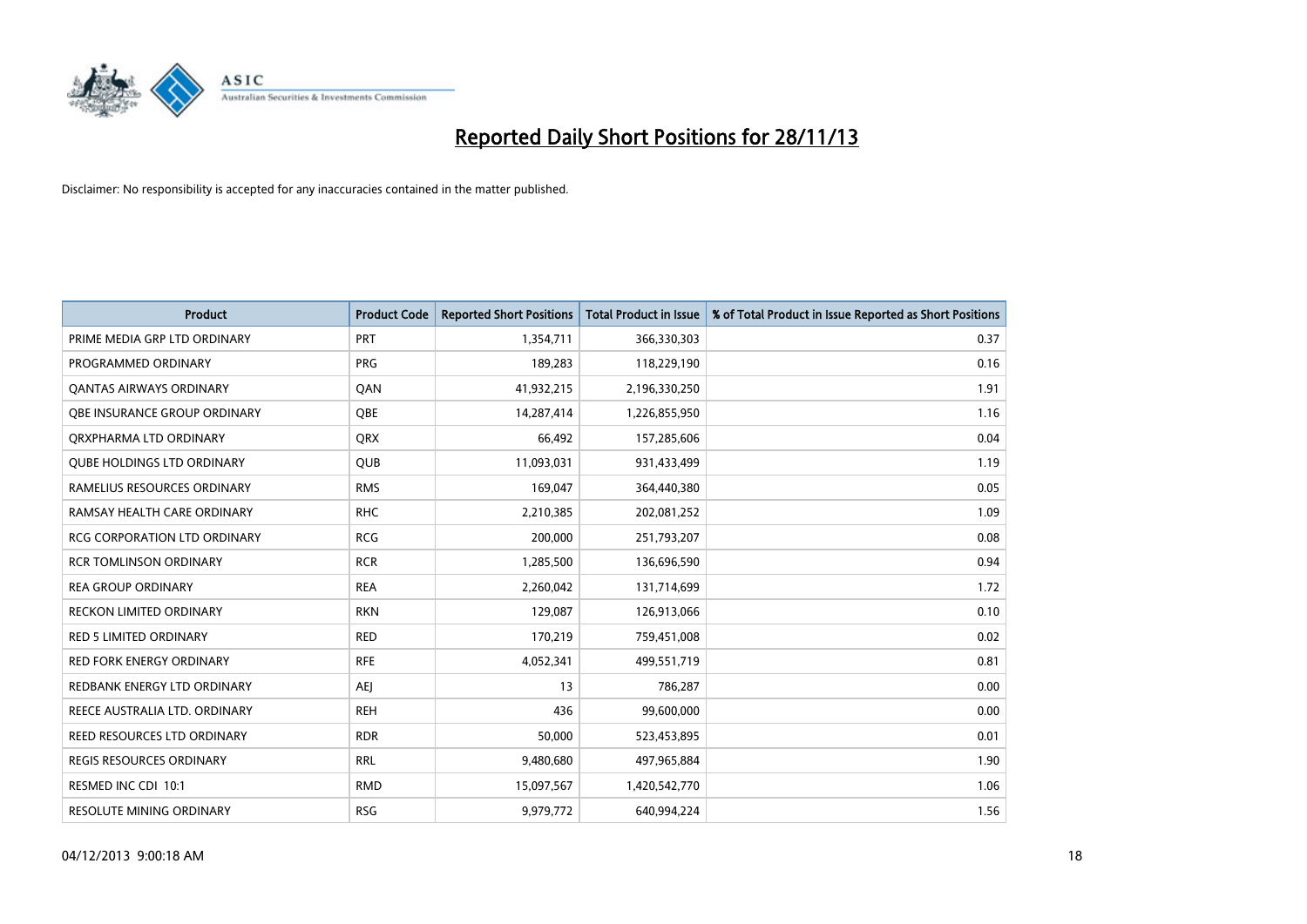

| <b>Product</b>                        | <b>Product Code</b> | <b>Reported Short Positions</b> | <b>Total Product in Issue</b> | % of Total Product in Issue Reported as Short Positions |
|---------------------------------------|---------------------|---------------------------------|-------------------------------|---------------------------------------------------------|
| RESOURCE EQUIP LTD ORDINARY           | <b>ROL</b>          | 5.000                           | 249,065,471                   | 0.00                                                    |
| <b>RESOURCE GENERATION ORDINARY</b>   | <b>RES</b>          | 224,300                         | 569,396,004                   | 0.04                                                    |
| RETAIL FOOD GROUP ORDINARY            | <b>RFG</b>          | 3,219,159                       | 142,706,772                   | 2.26                                                    |
| REX MINERALS LIMITED ORDINARY         | <b>RXM</b>          | 2,096,497                       | 188,907,284                   | 1.11                                                    |
| <b>RHG LIMITED ORDINARY</b>           | <b>RHG</b>          | 1,085                           | 308,483,177                   | 0.00                                                    |
| <b>RIALTO ENERGY ORDINARY</b>         | <b>RIA</b>          | 41                              | 1,155,765,100                 | 0.00                                                    |
| RIDLEY CORPORATION ORDINARY           | <b>RIC</b>          | 121,364                         | 307,817,071                   | 0.04                                                    |
| RIO TINTO LIMITED ORDINARY            | <b>RIO</b>          | 4,999,501                       | 435,758,720                   | 1.15                                                    |
| ROBUST RESOURCES ORDINARY             | <b>ROL</b>          | 3,750                           | 102,830,646                   | 0.00                                                    |
| ROC OIL COMPANY ORDINARY              | <b>ROC</b>          | 1,236,367                       | 686,461,740                   | 0.18                                                    |
| ROYAL WOLF HOLDINGS ORDINARY          | <b>RWH</b>          | 189,393                         | 100,387,052                   | 0.19                                                    |
| RURALCO HOLDINGS ORDINARY             | <b>RHL</b>          | 1,408                           | 55,019,284                    | 0.00                                                    |
| SAI GLOBAL LIMITED ORDINARY           | SAI                 | 7,101,291                       | 210,730,820                   | 3.37                                                    |
| SALMAT LIMITED ORDINARY               | <b>SLM</b>          | 998                             | 159,812,799                   | 0.00                                                    |
| SAMSON OIL & GAS LTD ORDINARY         | <b>SSN</b>          | 1,762,000                       | 2,547,627,193                 | 0.07                                                    |
| SANDFIRE RESOURCES ORDINARY           | <b>SFR</b>          | 1,302,085                       | 155,640,968                   | 0.84                                                    |
| SANTOS LTD ORDINARY                   | <b>STO</b>          | 5,668,253                       | 970,209,622                   | 0.58                                                    |
| SARACEN MINERAL ORDINARY              | <b>SAR</b>          | 3,369,786                       | 595,263,186                   | 0.57                                                    |
| SCA PROPERTY GROUP STAPLED SECURITIES | <b>SCP</b>          | 34,900,821                      | 642,417,140                   | 5.43                                                    |
| SEDGMAN LIMITED ORDINARY              | SDM                 | 358,343                         | 223,224,636                   | 0.16                                                    |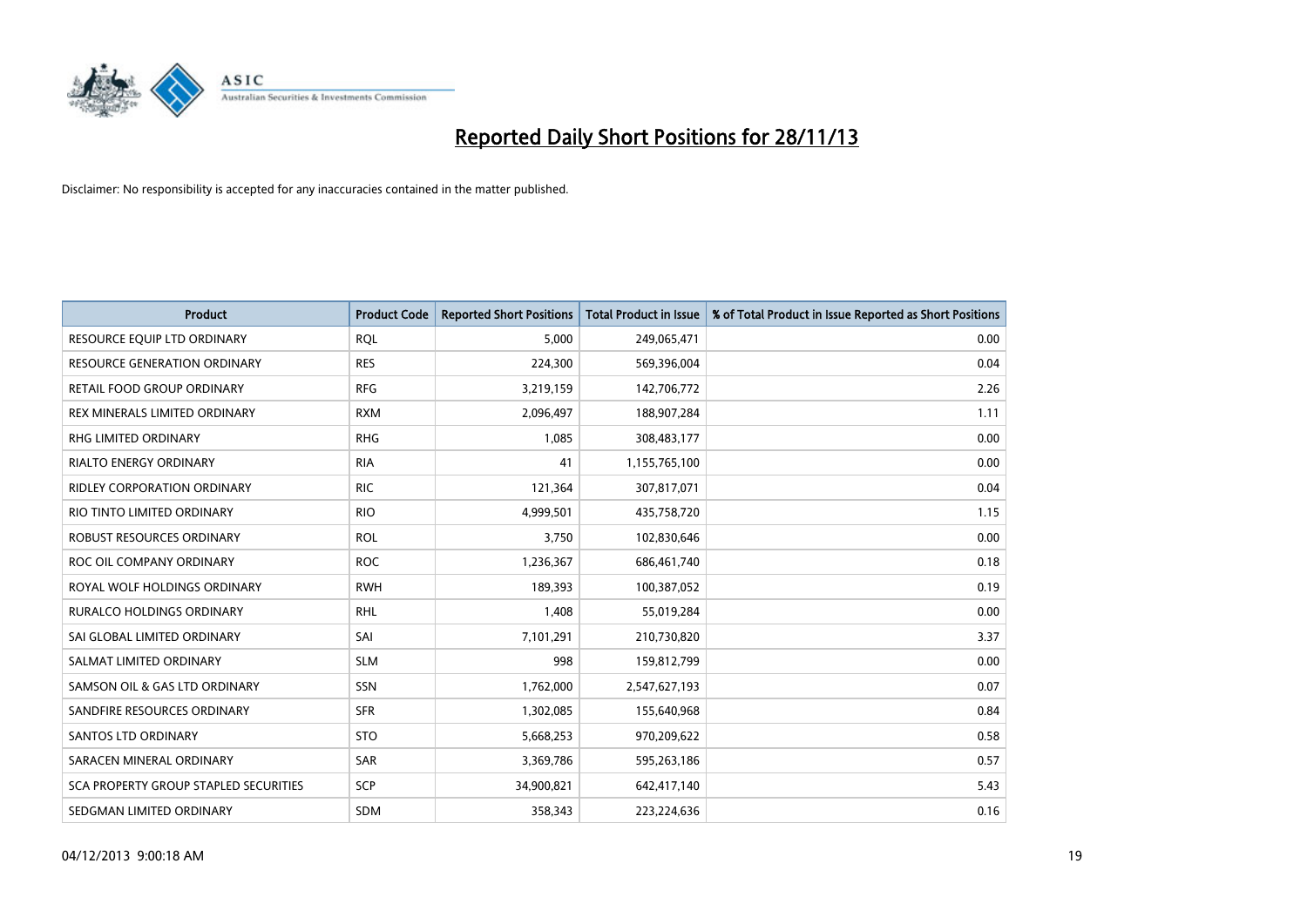

| <b>Product</b>                           | <b>Product Code</b> | <b>Reported Short Positions</b> | <b>Total Product in Issue</b> | % of Total Product in Issue Reported as Short Positions |
|------------------------------------------|---------------------|---------------------------------|-------------------------------|---------------------------------------------------------|
| SEEK LIMITED ORDINARY                    | <b>SEK</b>          | 13,655,040                      | 339,132,780                   | 4.03                                                    |
| SELECT HARVESTS ORDINARY                 | <b>SHV</b>          | 38,774                          | 57,815,720                    | 0.07                                                    |
| SENEX ENERGY LIMITED ORDINARY            | <b>SXY</b>          | 5,154,724                       | 1,144,008,917                 | 0.45                                                    |
| SERVICE STREAM ORDINARY                  | <b>SSM</b>          | 100                             | 284,443,570                   | 0.00                                                    |
| SEVEN GROUP HOLDINGS ORDINARY            | <b>SVW</b>          | 4,713,762                       | 308,160,281                   | 1.53                                                    |
| SEVEN WEST MEDIA LTD ORDINARY            | <b>SWM</b>          | 6,638,672                       | 999,160,872                   | 0.66                                                    |
| SIGMA PHARMACEUTICAL ORDINARY            | <b>SIP</b>          | 2,532,710                       | 1,125,275,419                 | 0.23                                                    |
| SILEX SYSTEMS ORDINARY                   | <b>SLX</b>          | 2,587,055                       | 170,297,752                   | 1.52                                                    |
| SILVER CHEF LIMITED ORDINARY             | SIV                 | 2,976                           | 29,333,629                    | 0.01                                                    |
| SILVER LAKE RESOURCE ORDINARY            | <b>SLR</b>          | 20,337,996                      | 437,594,758                   | 4.65                                                    |
| SIMS METAL MGMT LTD ORDINARY             | SGM                 | 12,512,710                      | 204, 345, 727                 | 6.12                                                    |
| SINGAPORE TELECOMM. CHESS DEPOSITARY INT | SGT                 | 2,965,371                       | 155,334,918                   | 1.91                                                    |
| SINO GAS ENERGY ORDINARY                 | SEH                 | 600,000                         | 1,263,742,754                 | 0.05                                                    |
| SIRIUS RESOURCES NL ORDINARY             | <b>SIR</b>          | 8,365,371                       | 261,930,167                   | 3.19                                                    |
| SIRTEX MEDICAL ORDINARY                  | <b>SRX</b>          | 445,223                         | 56,108,439                    | 0.79                                                    |
| SKILLED GROUP LTD ORDINARY               | <b>SKE</b>          | 5,332,753                       | 233,871,364                   | 2.28                                                    |
| SKY NETWORK ORDINARY                     | <b>SKT</b>          | 84,827                          | 389,139,785                   | 0.02                                                    |
| SKYCITY ENT GRP LTD ORDINARY             | <b>SKC</b>          | 175,701                         | 580,016,676                   | 0.03                                                    |
| <b>SLATER &amp; GORDON ORDINARY</b>      | SGH                 | 58,027                          | 202,186,821                   | 0.03                                                    |
| SMS MANAGEMENT. ORDINARY                 | SMX                 | 3,851,612                       | 70,099,763                    | 5.49                                                    |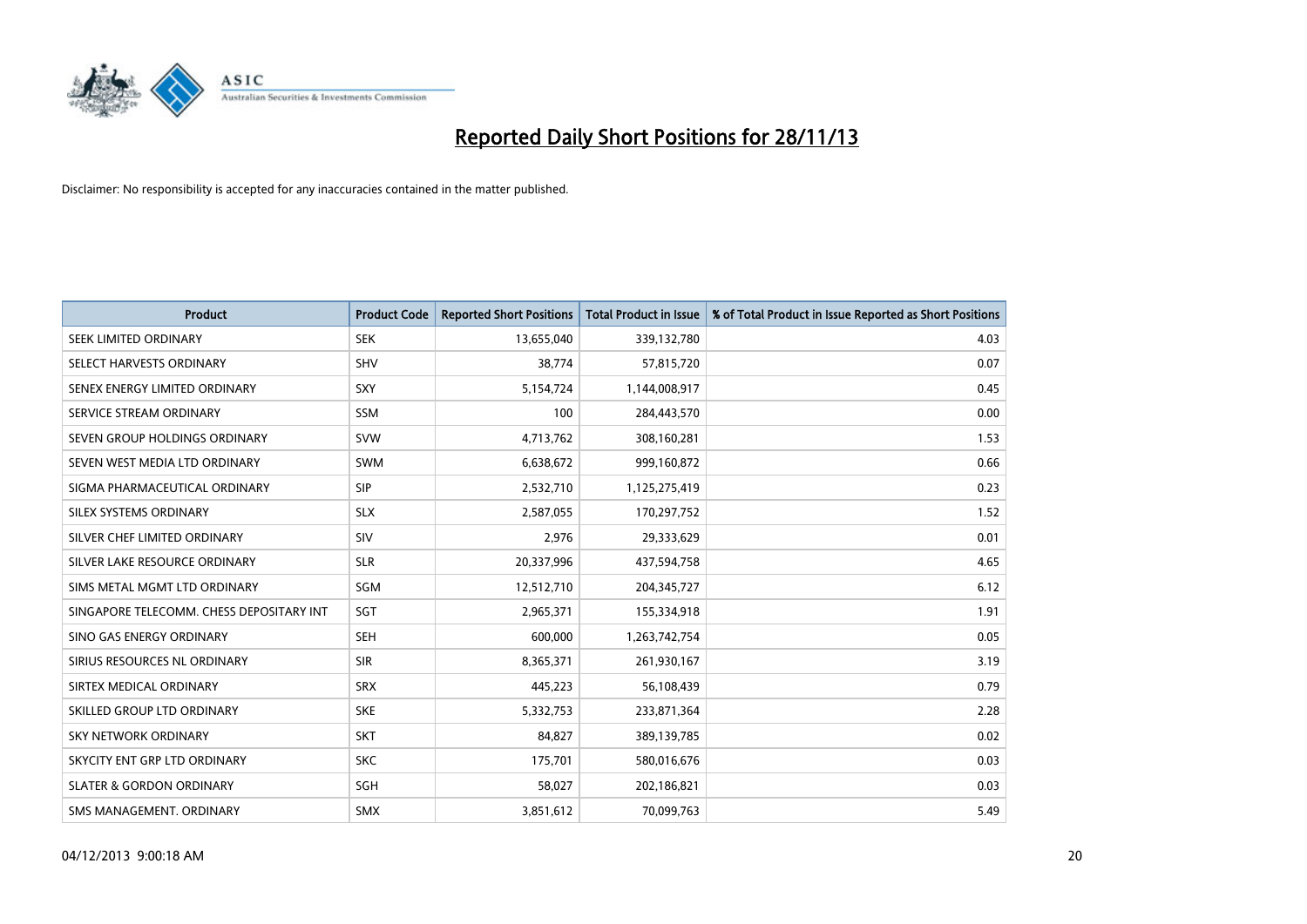

| <b>Product</b>                           | <b>Product Code</b> | <b>Reported Short Positions</b> | <b>Total Product in Issue</b> | % of Total Product in Issue Reported as Short Positions |
|------------------------------------------|---------------------|---------------------------------|-------------------------------|---------------------------------------------------------|
| SONIC HEALTHCARE ORDINARY                | <b>SHL</b>          | 4,481,391                       | 400,511,056                   | 1.12                                                    |
| SOUL PATTINSON (W.H) ORDINARY            | SOL                 | 92,074                          | 239,395,320                   | 0.04                                                    |
| SOUTH BOULDER MINES ORDINARY             | <b>STB</b>          | 1                               | 127,952,826                   | 0.00                                                    |
| SP AUSNET STAPLED SECURITIES             | <b>SPN</b>          | 41,834,215                      | 3,376,325,523                 | 1.24                                                    |
| SPARK INFRASTRUCTURE STAPLED NOTE & UNIT | SKI                 | 49,543,611                      | 1,326,734,264                 | 3.73                                                    |
| SPDR 200 FUND ETF UNITS                  | <b>STW</b>          | 100,425                         | 43,778,688                    | 0.23                                                    |
| SPDR 200 RESOURCES ETF UNITS             | <b>OZR</b>          | 66,188                          | 1,501,132                     | 4.41                                                    |
| SPDR SMALL ORDS ETF UNITS                | SSO                 | 199,018                         | 800,855                       | 24.85                                                   |
| SPECIALTY FASHION ORDINARY               | SFH                 | 50,869                          | 192,236,121                   | 0.03                                                    |
| ST BARBARA LIMITED ORDINARY              | <b>SBM</b>          | 15,907,503                      | 488,074,077                   | 3.26                                                    |
| STARPHARMA HOLDINGS ORDINARY             | <b>SPL</b>          | 14,598,229                      | 284,164,948                   | 5.14                                                    |
| STEADFAST GROUP LTD ORDINARY             | <b>SDF</b>          | 788,827                         | 500,971,408                   | 0.16                                                    |
| STHN CROSS MEDIA ORDINARY                | <b>SXL</b>          | 9,004,013                       | 705,099,800                   | 1.28                                                    |
| STOCKLAND UNITS/ORD STAPLED              | SGP                 | 10,344,767                      | 2,305,750,747                 | 0.45                                                    |
| STRAITS RES LTD. ORDINARY                | SRQ                 | 31,522                          | 1,164,150,159                 | 0.00                                                    |
| STRIKE ENERGY LTD ORDINARY               | <b>STX</b>          | 5,000                           | 706,519,664                   | 0.00                                                    |
| STW COMMUNICATIONS ORDINARY              | SGN                 | 447,763                         | 403,828,512                   | 0.11                                                    |
| SUNCORP GROUP LTD ORDINARY               | <b>SUN</b>          | 4,273,696                       | 1,286,600,980                 | 0.33                                                    |
| SUNDANCE ENERGY ORDINARY                 | <b>SEA</b>          | 704,269                         | 462,611,982                   | 0.15                                                    |
| SUNDANCE RESOURCES ORDINARY              | <b>SDL</b>          | 58,584,295                      | 3,073,110,985                 | 1.91                                                    |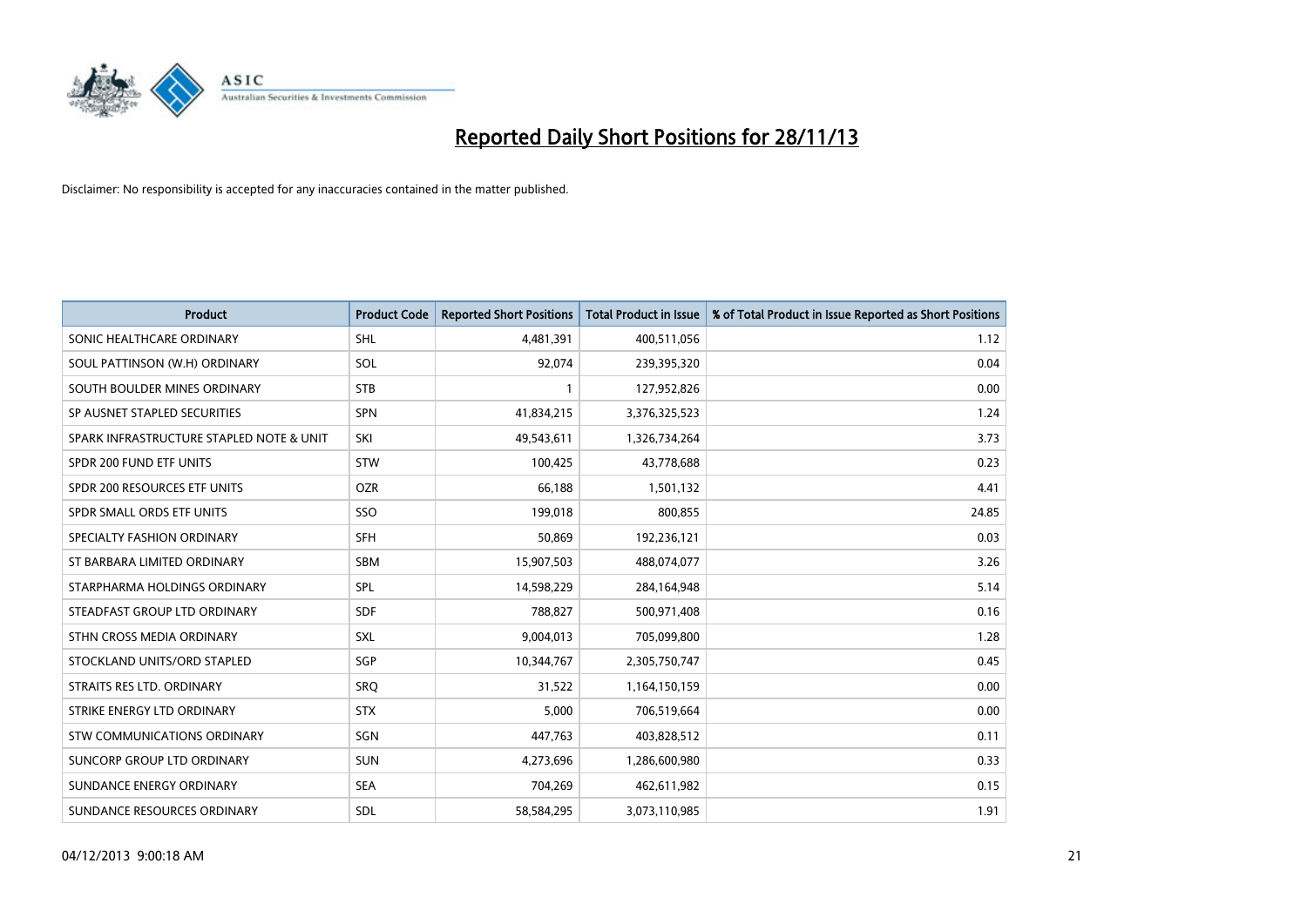

| <b>Product</b>                       | <b>Product Code</b> | <b>Reported Short Positions</b> | <b>Total Product in Issue</b> | % of Total Product in Issue Reported as Short Positions |
|--------------------------------------|---------------------|---------------------------------|-------------------------------|---------------------------------------------------------|
| SUNLAND GROUP LTD ORDINARY           | <b>SDG</b>          | 69,251                          | 181,710,087                   | 0.04                                                    |
| SUPER RET REP LTD ORDINARY           | <b>SUL</b>          | 1,155,903                       | 196,731,620                   | 0.59                                                    |
| SYD AIRPORT STAPLEDUSPROH.DEFSET     | <b>SYDDA</b>        | 18,272,787                      | 2,194,322,759                 | 0.83                                                    |
| SYRAH RESOURCES ORDINARY             | <b>SYR</b>          | 2,526,145                       | 148,410,123                   | 1.70                                                    |
| <b>TABCORP HOLDINGS LTD ORDINARY</b> | <b>TAH</b>          | 20,598,661                      | 754,274,706                   | 2.73                                                    |
| TANAMI GOLD NL ORDINARY              | <b>TAM</b>          | 679,474                         | 587,548,523                   | 0.12                                                    |
| TANAMI GOLD NL RIGHTS 11-DEC-13 DEF  | <b>TAMRA</b>        | 179.893                         | 587,548,523                   | 0.03                                                    |
| TAP OIL LIMITED ORDINARY             | <b>TAP</b>          | 209,527                         | 241,608,606                   | 0.09                                                    |
| TASSAL GROUP LIMITED ORDINARY        | <b>TGR</b>          | 24,434                          | 146,507,029                   | 0.02                                                    |
| <b>TATTS GROUP LTD ORDINARY</b>      | <b>TTS</b>          | 10,618,913                      | 1,416,867,821                 | 0.75                                                    |
| TELECOM CORPORATION ORDINARY         | <b>TEL</b>          | 6,529,772                       | 1,824,093,017                 | 0.36                                                    |
| TELSTRA CORPORATION, ORDINARY        | <b>TLS</b>          | 9,345,814                       | 12,443,074,357                | 0.08                                                    |
| TEN NETWORK HOLDINGS ORDINARY        | <b>TEN</b>          | 148,990,999                     | 2,586,970,845                 | 5.76                                                    |
| TERANGA GOLD CORP CDI 1:1            | <b>TGZ</b>          | 3.819                           | 171,381,816                   | 0.00                                                    |
| TFS CORPORATION LTD ORDINARY         | <b>TFC</b>          | 106,644                         | 282,157,408                   | 0.04                                                    |
| THE REJECT SHOP ORDINARY             | <b>TRS</b>          | 2,116,202                       | 28,826,248                    | 7.34                                                    |
| THORN GROUP LIMITED ORDINARY         | <b>TGA</b>          | 31,900                          | 148,897,155                   | 0.02                                                    |
| TIGER RESOURCES ORDINARY             | <b>TGS</b>          | 1,560,727                       | 774,770,269                   | 0.20                                                    |
| TITAN ENERGY SERVICE ORDINARY        | <b>TTN</b>          | 3,228                           | 48,866,894                    | 0.01                                                    |
| TOLL HOLDINGS LTD ORDINARY           | <b>TOL</b>          | 25,732,709                      | 717,133,875                   | 3.59                                                    |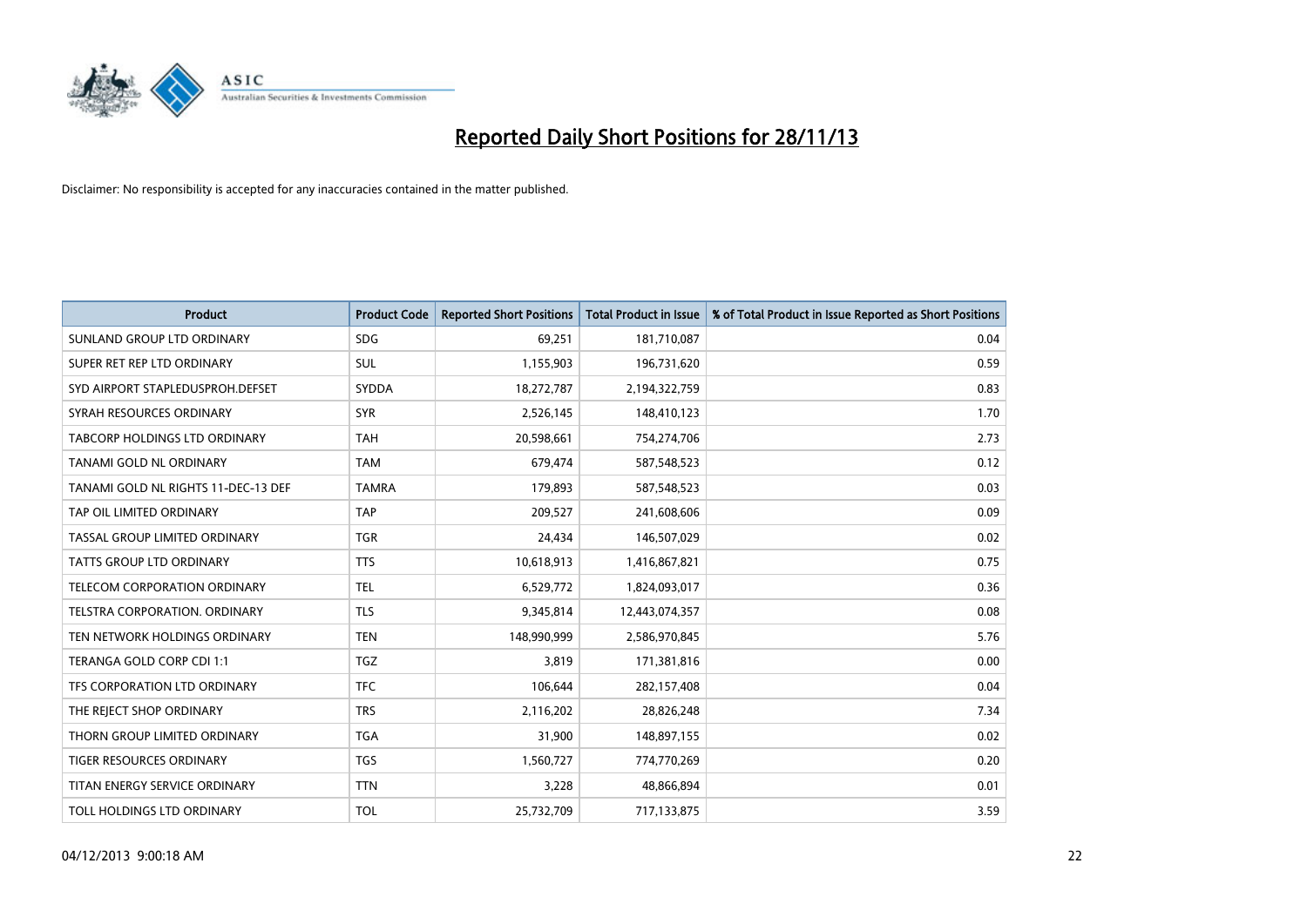

| Product                               | <b>Product Code</b> | <b>Reported Short Positions</b> | <b>Total Product in Issue</b> | % of Total Product in Issue Reported as Short Positions |
|---------------------------------------|---------------------|---------------------------------|-------------------------------|---------------------------------------------------------|
| <b>TORO ENERGY LIMITED ORDINARY</b>   | <b>TOE</b>          | 139,845                         | 1,481,936,676                 | 0.01                                                    |
| TOX FREE SOLUTIONS ORDINARY           | <b>TOX</b>          | 1,924,121                       | 133,242,359                   | 1.44                                                    |
| TPG TELECOM LIMITED ORDINARY          | <b>TPM</b>          | 2,494,755                       | 793,808,141                   | 0.31                                                    |
| TRADE ME GROUP ORDINARY               | <b>TME</b>          | 364,853                         | 396,261,129                   | 0.09                                                    |
| <b>TRANSFIELD SERVICES ORDINARY</b>   | <b>TSE</b>          | 44,954,773                      | 512,457,716                   | 8.77                                                    |
| TRANSPACIFIC INDUST, ORDINARY         | <b>TPI</b>          | 24,865,701                      | 1,578,563,490                 | 1.58                                                    |
| TRANSURBAN GROUP TRIPLE STAPLED SEC.  | <b>TCL</b>          | 1,893,671                       | 1,486,013,648                 | 0.13                                                    |
| TREASURY GROUP ORDINARY               | <b>TRG</b>          | 25,914                          | 23,070,755                    | 0.11                                                    |
| TREASURY WINE ESTATE ORDINARY         | <b>TWE</b>          | 35,277,373                      | 647,227,144                   | 5.45                                                    |
| TROY RESOURCES LTD ORDINARY           | <b>TRY</b>          | 431,101                         | 167,730,292                   | 0.26                                                    |
| TWENTY-FIRST FOX INC A NON-VOTING CDI | <b>FOXLV</b>        | 898,359                         | 11,899,532                    | 7.55                                                    |
| TWENTY-FIRST FOX INC B VOTING CDI     | <b>FOX</b>          | 360,614                         | 209,205,592                   | 0.17                                                    |
| UGL LIMITED ORDINARY                  | UGL                 | 17,253,805                      | 166,511,240                   | 10.36                                                   |
| UNILIFE CORPORATION CDI 6:1           | <b>UNS</b>          | 1,634,034                       | 284,039,004                   | 0.58                                                    |
| UXC LIMITED ORDINARY                  | <b>UXC</b>          | 976,392                         | 315,397,202                   | 0.31                                                    |
| <b>VENTURE MINERALS ORDINARY</b>      | <b>VMS</b>          | 193,000                         | 287,320,170                   | 0.07                                                    |
| VILLAGE ROADSHOW LTD ORDINARY         | <b>VRL</b>          | 301,453                         | 159,486,203                   | 0.19                                                    |
| VIRGIN AUS HLDG LTD ORDINARY          | <b>VAH</b>          | 142,631,266                     | 2,589,840,317                 | 5.51                                                    |
| <b>VIRTUS HEALTH LTD ORDINARY</b>     | <b>VRT</b>          | 75,671                          | 79,536,601                    | 0.10                                                    |
| VISION EYE INSTITUTE ORDINARY         | <b>VEI</b>          | 3,476,535                       | 160,759,740                   | 2.16                                                    |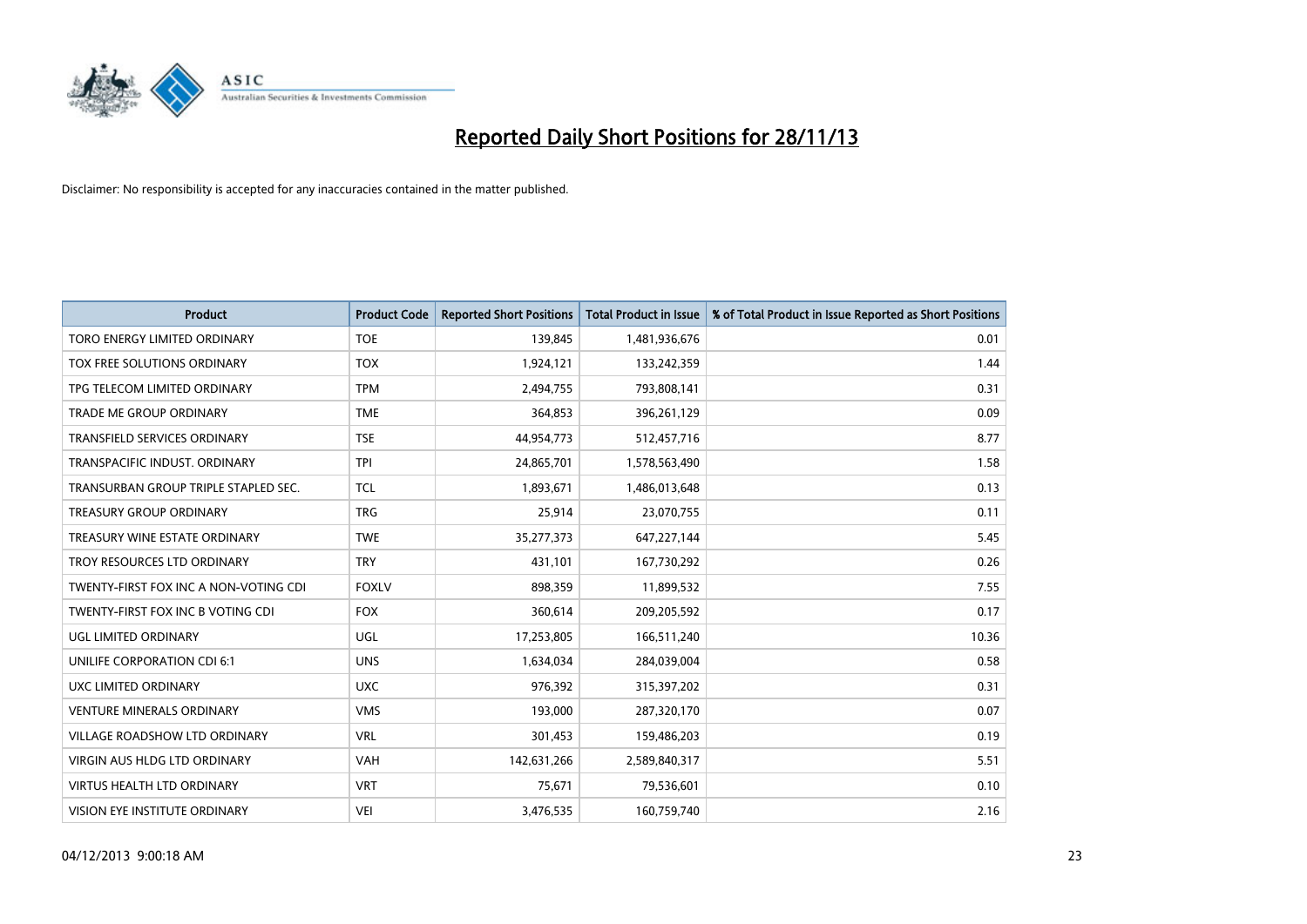

| <b>Product</b>                         | <b>Product Code</b> | <b>Reported Short Positions</b> | <b>Total Product in Issue</b> | % of Total Product in Issue Reported as Short Positions |
|----------------------------------------|---------------------|---------------------------------|-------------------------------|---------------------------------------------------------|
| <b>VOCUS COMMS LTD ORDINARY</b>        | <b>VOC</b>          | 37,000                          | 80,630,790                    | 0.05                                                    |
| WARRNAMBOOL CHEESE ORDINARY            | <b>WCB</b>          | 39,999                          | 55,969,511                    | 0.07                                                    |
| <b>WATPAC LIMITED ORDINARY</b>         | <b>WTP</b>          | 28,220                          | 184,332,526                   | 0.02                                                    |
| WEBIET LIMITED ORDINARY                | <b>WEB</b>          | 1,561,789                       | 79,397,959                    | 1.97                                                    |
| WESFARMERS LIMITED ORDINARY            | <b>WES</b>          | 34,406,514                      | 994,511,002                   | 3.46                                                    |
| WESFARMERS LIMITED PARTIALLY PROTECTED | <b>WESN</b>         | 26,858                          | 148,763,746                   | 0.02                                                    |
| WESTERN AREAS LTD ORDINARY             | <b>WSA</b>          | 21,541,993                      | 196,862,806                   | 10.94                                                   |
| WESTERN DESERT RES. ORDINARY           | <b>WDR</b>          | 1,596,008                       | 491,031,910                   | 0.33                                                    |
| WESTFIELD GROUP ORD/UNIT STAPLED SEC   | <b>WDC</b>          | 7,450,460                       | 2,113,501,814                 | 0.35                                                    |
| WESTFIELD RETAIL TST UNIT STAPLED      | <b>WRT</b>          | 30,144,458                      | 2,979,214,029                 | 1.01                                                    |
| <b>WESTPAC BANKING CORP ORDINARY</b>   | <b>WBC</b>          | 23,270,276                      | 3,109,048,309                 | 0.75                                                    |
| WHITE ENERGY COMPANY ORDINARY          | <b>WEC</b>          | 10,463                          | 322,974,494                   | 0.00                                                    |
| WHITEHAVEN COAL ORDINARY               | <b>WHC</b>          | 59,612,276                      | 1,025,692,710                 | 5.81                                                    |
| WIDE BAY AUST LTD ORDINARY             | <b>WBB</b>          | 22,920                          | 36,238,600                    | 0.06                                                    |
| WINDIMURRA VANADIUM ORDINARY           | <b>WVL</b>          | 20,461                          | 19,284,366                    | 0.11                                                    |
| WOODSIDE PETROLEUM ORDINARY            | <b>WPL</b>          | 2,267,025                       | 823,910,657                   | 0.28                                                    |
| WOOLWORTHS LIMITED ORDINARY            | <b>WOW</b>          | 2,922,299                       | 1,254,416,497                 | 0.23                                                    |
| <b>WORLEYPARSONS LTD ORDINARY</b>      | <b>WOR</b>          | 4,359,281                       | 243,480,720                   | 1.79                                                    |
| WOTIF.COM HOLDINGS ORDINARY            | <b>WTF</b>          | 8,384,560                       | 211,736,244                   | 3.96                                                    |
| YANCOAL AUST LTD CVR SHARES            | <b>YALN</b>         | 5,589                           | 87,645,184                    | 0.01                                                    |